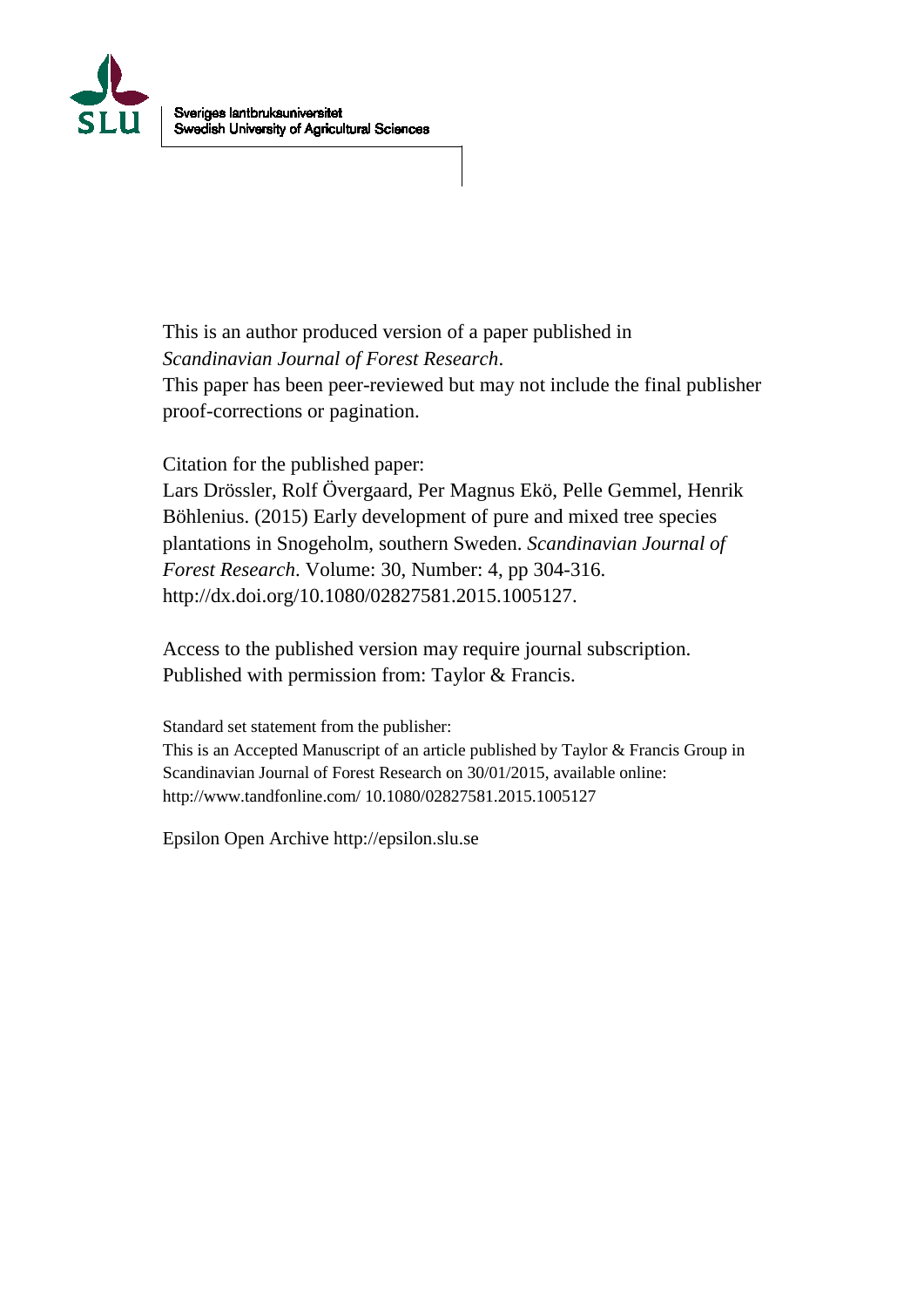#### **Early development of pure and mixed tree species plantations in Snogeholm, southern Sweden**

- Lars Drössler, Rolf Övergaard, Per Magnus Ekö, Pelle Gemmel, Henrik Böhlenius
- Southern Swedish Forest Research Centre, SLU, Rörsjövägen 1, SE-23053 Alnarp, Sweden
- 

#### Abstract

 To assess general effects of tree species mixtures on forest production, in 1994 an experiment was established in an afforestation landscape in southern Sweden with 66 plots: 18 planted with single trees species (including most native Swedish trees, plus *Populus* and *Larix* hybrids) and 48 with various non-replicated mixtures. Fifteen years after planting, growth was analyzed in these plots. Production varied substantially among the monocultures, while the mixtures had grown more evenly and moderately (particularly mixtures of more than two species). Detailed comparison of mixtures containing *Picea abies* or *Quercus robur* with their monocultures indicated that admixture of these species has positive and negative effects, respectively, on early production, and admixture of pioneer/nurse tree species had no significant positive effect, except when using pooled data for mixtures and monocultures of late-successional or intermediate tree species. In addition no consistent differences in the mean height and mean diameter growth of *Picea abies* and *Quercus robur* between mixtures and monocultures were detected. A major conclusion is that adding more

than two species did not increase volume growth.

 Keywords: southern Sweden, mixed forest, monoculture, stand volume production, height growth, early development

## **Introduction**

- Mixed forests have several widely recognized advantages over monocultures, including greater
- resilience (Bolte et al. 2009, Hantsch et al. 2013, Hulvey et al. 2013), biodiversity (Felton et al. 2010)
- and aesthetic appeal. Some authors have also argued that mixed forests are generally more
- productive than monocultures (Vandermeer 1989, Nadrowski et al. 2010, Hulvey et al. 2013).
- However, effects of mixtures on growth rates are complex, and linked to effects of facilitation and
- competition among tree species (see Kelty 1992, Pretzsch 2009) associated (for instance) with
- ecologically important traits such as nitrogen-fixation (Richards et al. 2010, Pretzsch 2013, Forrester
- 2014). Furthermore, few experimental studies have compared production rates in mixed stands and
- monocultures. Pretzsch et al. (2010, 2013) found that Norway spruce and oak species had
- complementary relationships with European beech in mixed forest experimental plots spread across
- a wide nutrient-richness gradient in Central Europe, as mean productivity was ca. 20% higher in the
- mixed stands than in the monocultures.
- There have been no previous experimental comparisons of the productivity of mixed stands with
- corresponding monocultures at the same site in the northern temperate forests of Sweden.
- However, attempts have been made, for instance by Agestam (1985), to estimate growth rates of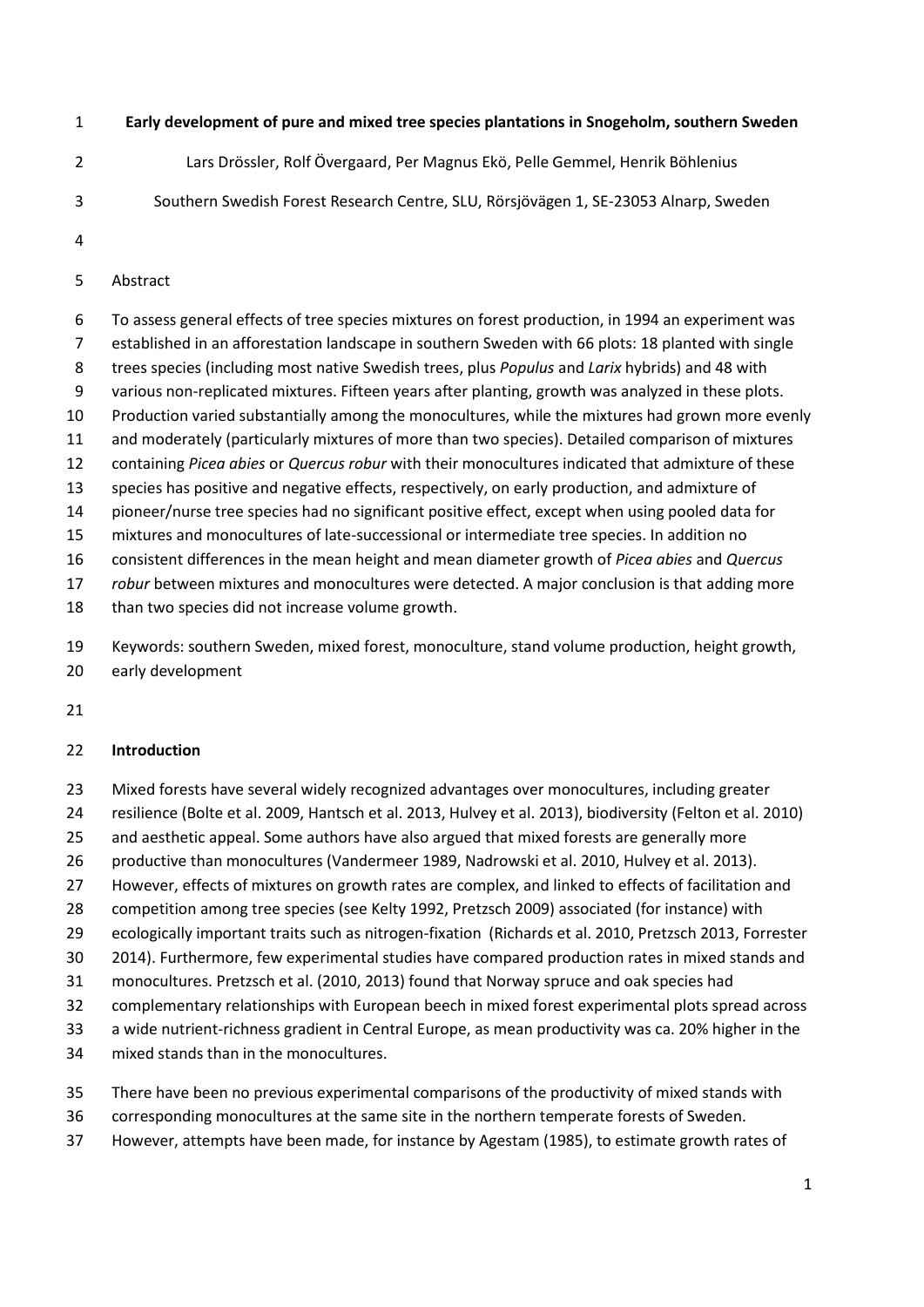- mixed pine-birch and spruce-birch stands using specifically developed models. In addition, using
- Swedish National Forest Inventory data Gamfeldt et al. (2013) found indications that tree species
- richness promotes the growth of forests in Sweden, and concluded that biomass production is
- generally ca. 50% greater in mixed forests than in forests with a single tree species. Although
- comparison with other studies is difficult, as site conditions may vary between mixed and pure
- forests, the magnitude of the apparent mixing effect on production is surprising as both estimates by
- growth models (Agestam 1985, Mielikäinen 1985) and observations from single experiments at the
- same site (Jonsson 2001, Fahlvik et al. 2011) report just 0-15% growth differences. Nevertheless, the
- estimates by Gamfeldt et al. (2013) substantially raised awareness of the improvements in
- productivity that mixed plantations could potentially deliver, and thus may promote their
- establishment in the future.
- The purpose of the study reported here was to compare the early growth of plantations with various
- mixtures of tree species and corresponding monocultures in an afforestation landscape laboratory in
- Snogeholm, southern Sweden, with 66 experimental plots: 18 planted with single trees species
- (including most native Swedish trees, plus *Populus* and *Larix* hybrids) and 48 with various mixtures.
- In addition, the landscape laboratory contained one plot seeded with a single tree species, and two plots not afforested. The overall aim of the laboratory, designed and established cooperatively by
- forest researchers and landscape architects (Nielsen 2011), was to identify ways to meet various
- combinations of recreational, timber production and biodiversity requirements. From a
- management perspective, the main objectives were to demonstrate various stand types and forest
- structures, and develop appropriate silvicultural practices (choice of tree species, mixtures, thinning
- regimes and rotation periods) for establishing and maintaining them. Today, the stands are
- frequently used for demonstration, education and recreation.
- The experimental design is not completely randomized and includes no replicates. However, given
- the paucity of empirical comparisons of mixed and pure stands on the same site the experiment
- provides the opportunity to gather sufficient independent observations and inventory data to
- extend understanding of productivity in mixed forest stands, which has been largely based to date
- on modelling and general inferences. Thus, the paper represents a single-site investigation of the
- degree (if any) to which tree species richness influences stand productivity. For the given time
- window and study site we tested one *a posteriori* hypothesis: that forest production increased with
- increasing number of tree species. In addition, we addressed the question if the risk of failure to
- establish forest was higher in monocultures.
- 

# **Materials and methods**

Experimental site and design

The study site covers 30 ha, 40 km east of Malmö (55° 32' 55'' N, 13° 42' 15'' E, 50-60 m ASL), used

- as agricultural cropland before initiation of the experiment in 1994. The site is located in a slightly
- hilly landscape, but quite flat (with a gentle slope in one part of the planted area), fertile and
- suitable for most of the tree species planted in Sweden, although pine and birch are typically
- cultivated on less fertile soils. The soil is a well-drained brown earth on glacial till, the mean annual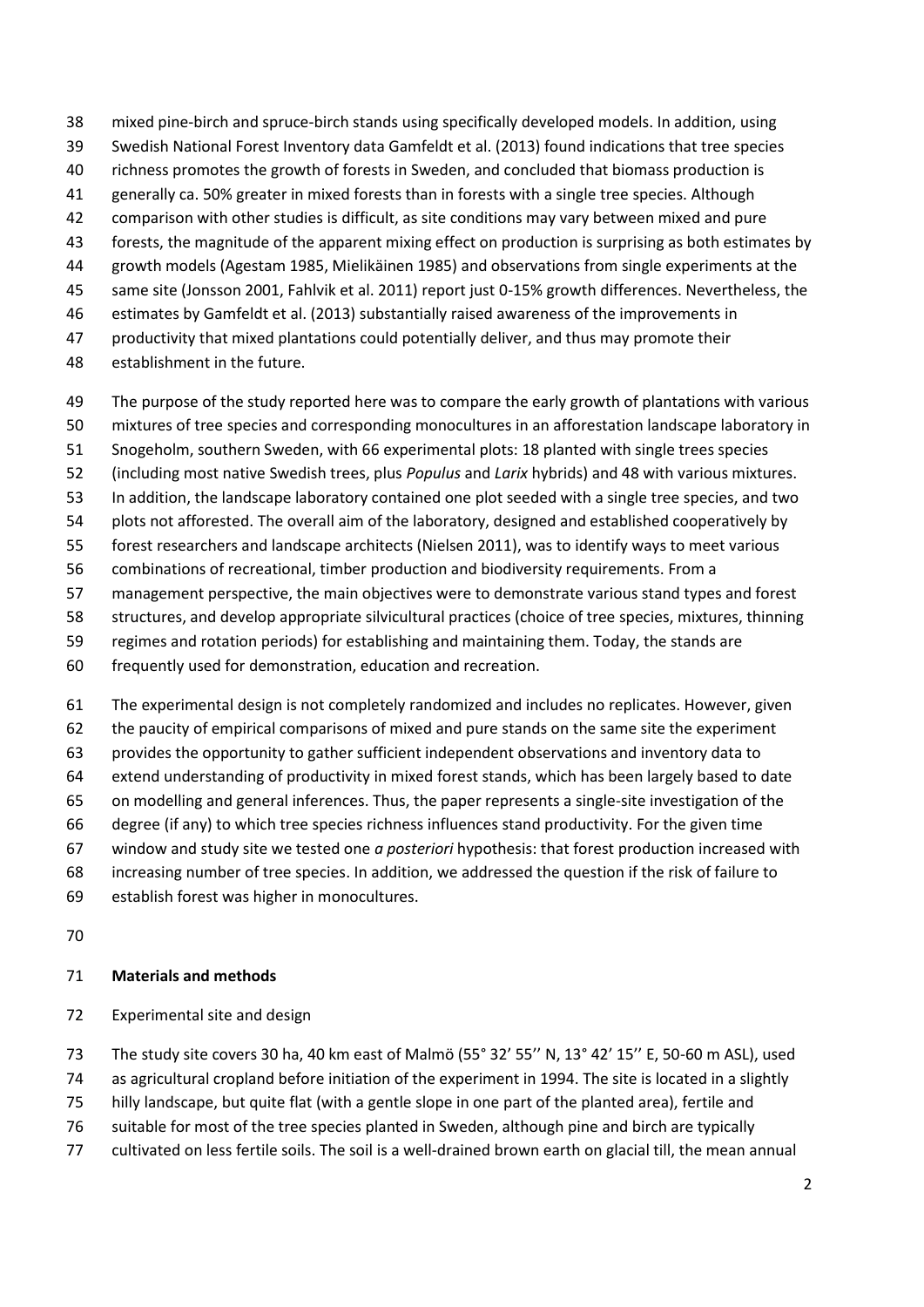- temperature is about 7.5 °C, and mean annual precipitation is 700–800 mm (SMHI 2009). The
- growing season (number of days with mean temperature above 5°C) lasts ca. 220 days (Nielsen 1996).
- In spring 1994, 67 forest stands were established with sizes of 0.25-0.5 ha and unique tree species
- compositions. The areas selected for planting were not fully randomized, because oak, beech, ash,
- cherry and the included conifer species were assigned to areas that hosted them to promote long-
- 84 term development of mature stands dominated by these target species. Thus, clumped segregation
- in five areas was used to establish the experiment, thereby violating the principle of interspersion
- according to Hurlbert (1984). Within these areas, the locations of mixed and pure stands were
- randomly assigned (Figure 1). In 18, 35 and 13 stands, one, two and three or more species were
- planted, respectively (Table 1). In every stand, permanent study plots, with areas ranging from 781
- 89 to 1407 m<sup>2</sup>, were established, each separated from other stands or open land by a 10 m buffer zone.
- An aerial view of the landscape laboratory is presented in Loginov (2012).
- Various types of planting stock and seed sources (Table S2, Supplementary Information) as well as
- treatments were applied in establishment of the stands. However, for our analysis of mixed and pure
- forests, we considered only two treatments: 1) monoculture, and 2) mixed forest. Previously defined
- treatments were classified in these terms *a posteriori* (see Table 1) to allow the mixed plots
- containing given species to be treated as pseudoreplicates (Hurlbert 1984) and apply inferential
- statistics to compare the plots generally as mixed forest and monocultures.
- 





- Figure 1. Map of the study site with mixed forest types (grey) and monocultures (white). The
- numbers refer to the forest types and tree species compositions described in Table 1.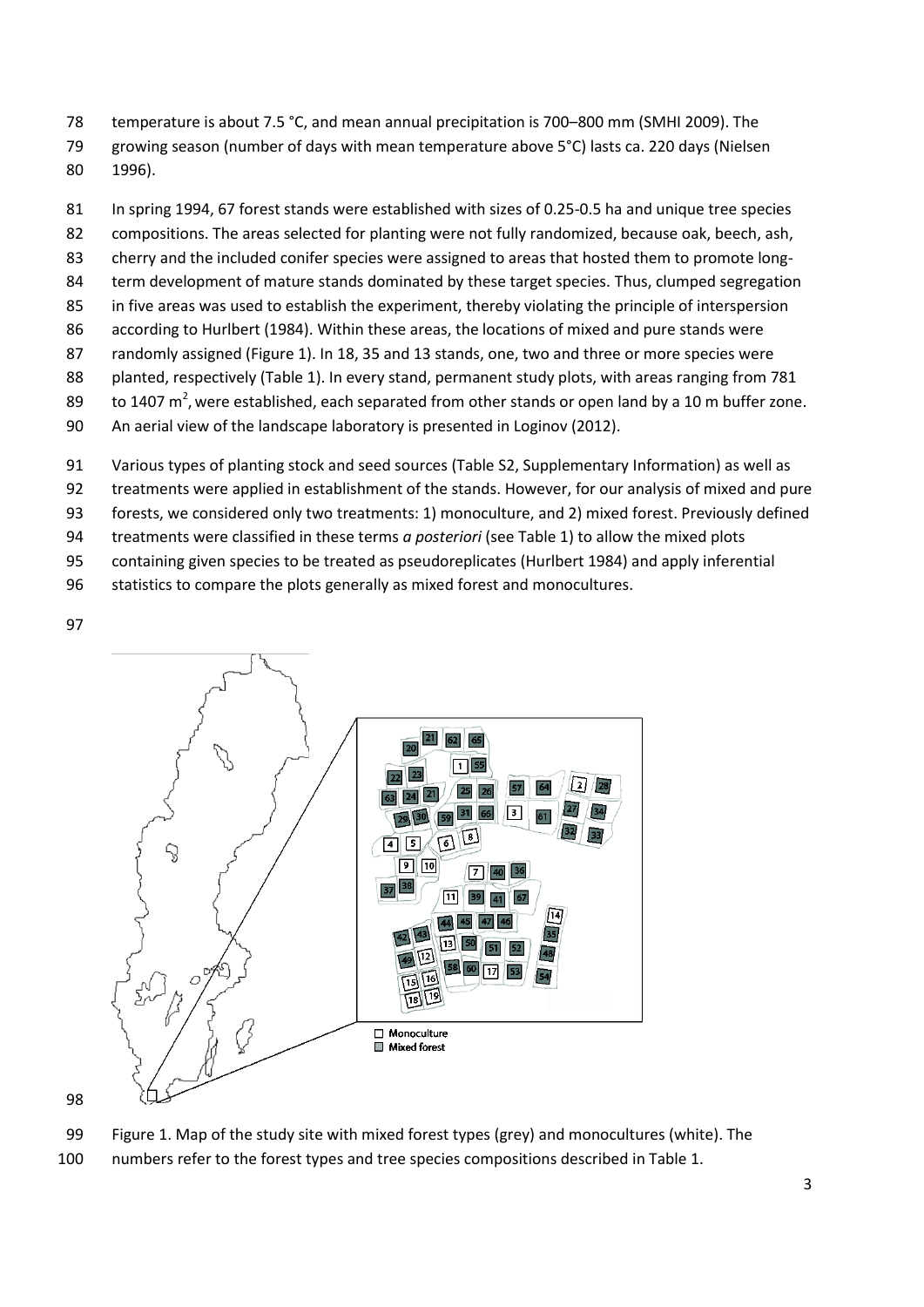#### <<<Table 1 near here>>>

#### Establishment

 The planting densities ranged from 1600 to 6800 plants per ha (with averages of 3494, and 3642 per ha in monocultures and mixtures, respectively, and 3600 per ha overall). All mixtures were planted with single tree species in rows, except for pedunculate oak, which was planted in groups in all cases but one. The summers in 1994 and 1995 were very dry, so in both of these years some irrigation was applied in spring and summer. Nevertheless, drought caused an overall mortality of 7% during the first summer after planting, and there was a similar mortality rate during the second year, largely due to grazing by voles. Consequently, replacement planting was conducted in 1995 and 1996. After the second replacement planting, overall mortality decreased. Five years after the initial planting and unusually strong efforts to establish the stands they contained 96% of the intended number of saplings, on average, and 15 years after planting numbers of survivors and replanted trees were approximately 80% of the numbers of planted seedlings (76% in mixtures, 89% in monocultures). Including natural mortality and management removals, a third of the initially planted trees were removed during the observation period. Based on the tree densities recorded five years after planting, natural mortality during the last 10 years amounted to 16% on average (17% in mixed stands and 12% in monocultures).

- Provenances and sizes of the planting stock are described in Table S2 (Supplementary Information).
- After 15 years many stands had been thinned 1-3 times. Thinning removals were often more
- frequent and lighter than in standard forestry practice.
- 

## Measurements and data analysis

The initial numbers of seedlings in the study plots were estimated from records of numbers planted

in spring 1994. In autumn 1994 and 1995, the survival rate of each species was recorded in each

stand in order to replace dead plants with new plants. Additionally, the number of trees in nine 10

- $\mathrm{m}^2$ -sample plots in every stand was recorded in autumn 1998.
- Ten and 15 years after planting, diameters of plants of all target species were cross-callipered at a height of 1.3 m in all permanent study plots, and in each plot the height of at least 30 sample trees was measured, including at least 10 trees of each species. Species-wise secondary height functions were then estimated, and their standing volumes were calculated using the functions presented in
- Table 2. Tree removals were recorded at the time of thinning.
- <<<Table 2 near here>>>
- The growth analysis included 22 comparisons of mixed and pure stands (Table 3), including
- comparisons of total volume production in them (cf. Kelty 1992, p. 126–127). In addition, total
- volume production was adjusted to account for the positive correlation between growth rates and
- 136 stand density (Petterson 1992, Rio and Sterba 2009).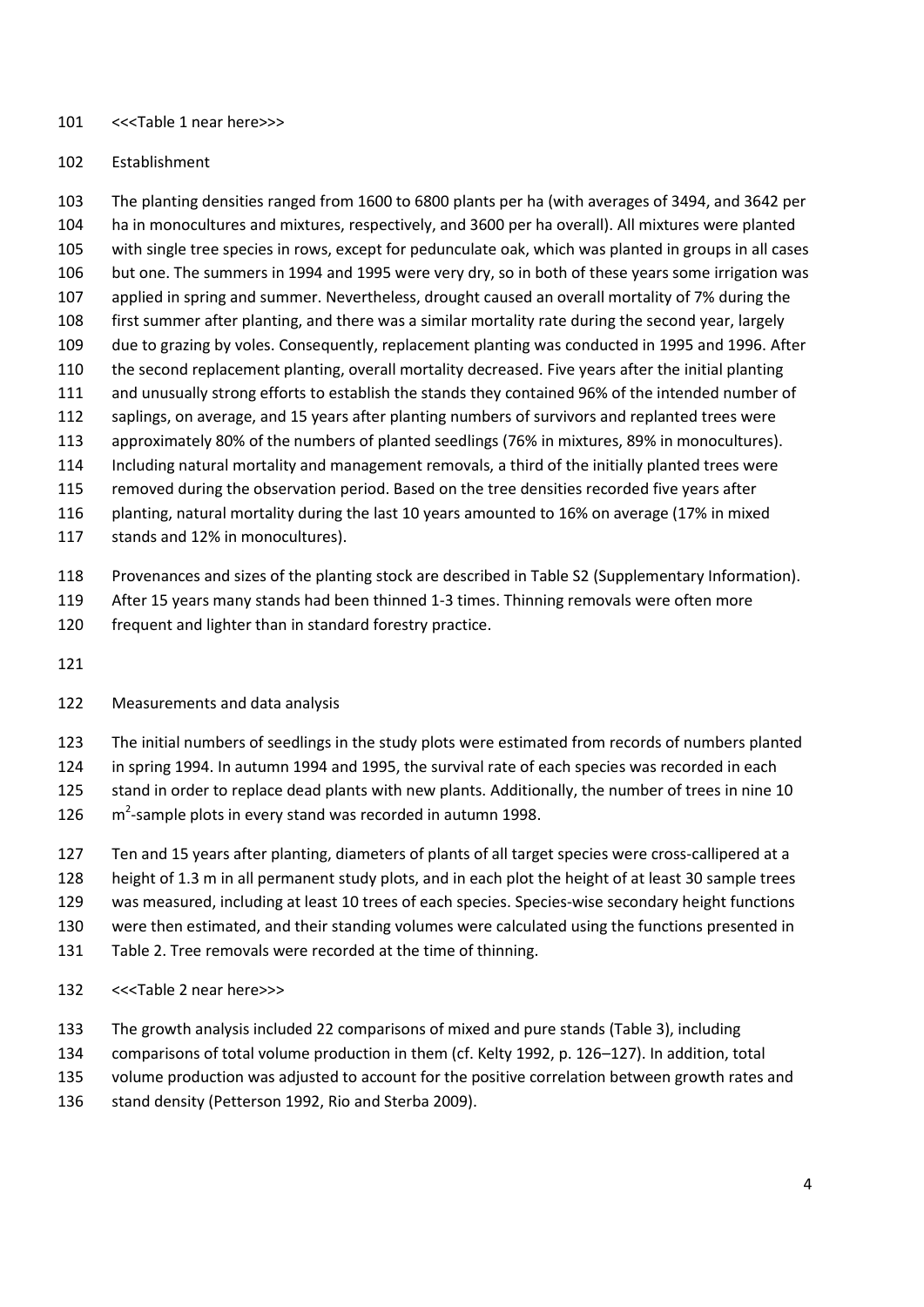To assess effects of stand density on production, the relationship described by Petterson (1992) for Norway spruce (Figure 2) was used to analyze the sensitivity of the results without correcting for stand density. The stand-wise growth comparisons were complemented by total wood biomass production estimates for mixed and pure stands calculated using the wood densities of tree species listed in Table 4.

- 
- Table 3. Overview of the comparisons between mixed and pure forest stands made in this study.

| Growth parameter                         | Comparison     | Group 1                                       | Group 2                                     |
|------------------------------------------|----------------|-----------------------------------------------|---------------------------------------------|
|                                          | $\mathbf{1}$   | All mix                                       | All mono                                    |
|                                          | 2              | All mix without ash                           | All mono without ash                        |
|                                          | 3              | All mix without hybrids                       | All mono except hybrids                     |
|                                          | 4              | All mix with spruce, oak, beech, larch,       | Mono of spruce, oak, beech, larch, cherry   |
|                                          |                | cherry and lime exclusively                   | and lime exclusively                        |
| Total stand production                   | 5              | All mix without pioneer/nurse species         | All mono without pioneer/nurse species      |
|                                          | 6              | All mix of pioneer/nurse species (alder,      | All mono of pioneer/nurse species or climax |
|                                          |                | birch, aspen, larch) with climax tree species | tree species (same species as in group 1)   |
|                                          |                | (beech, oak, spruce, lime, hornbeam)          |                                             |
|                                          | $\overline{7}$ | All mix of pioneer/nurse species with         | All mono AND mix of pioneer/nurse species   |
|                                          |                | climax tree species                           | and all mono AND mix of climax tree species |
| Density-corrected total stand production | 8              | All mix                                       | All mono                                    |
| Stem biomass production                  | 9              | All mix                                       | All mono                                    |
| Tree species specific growth             | 10             | All mix with spruce                           | Spruce mono                                 |
|                                          | 11             | All mix with oak                              | Oak mono                                    |
|                                          | 12             | All mix with spruce                           | Spruce mono                                 |
| Dominant height                          | 13             | All mix with oak                              | Oak mono                                    |
|                                          | 14             | All mix with beech                            | Beech mono                                  |
|                                          | 5              | All mix with birch                            | Birch mono                                  |
|                                          | 16             | All mix with spruce                           | Spruce mono                                 |
| Mean height                              | 17             | All mix with oak                              | Oak mono                                    |
|                                          | 18             | All mix with beech                            | Beech mono                                  |
|                                          | 19             | All mix with birch                            | Birch mono                                  |
| Mean diameter                            | 20             | All mix with spruce                           | Spruce mono                                 |
|                                          | 21             | All mix with oak                              | Oak mono                                    |

 



Fig. 2. Relationship between initial planting density (N) and volume growth (V) of Norway spruce

plantations at 10 m dominant height, according to Petterson (1992)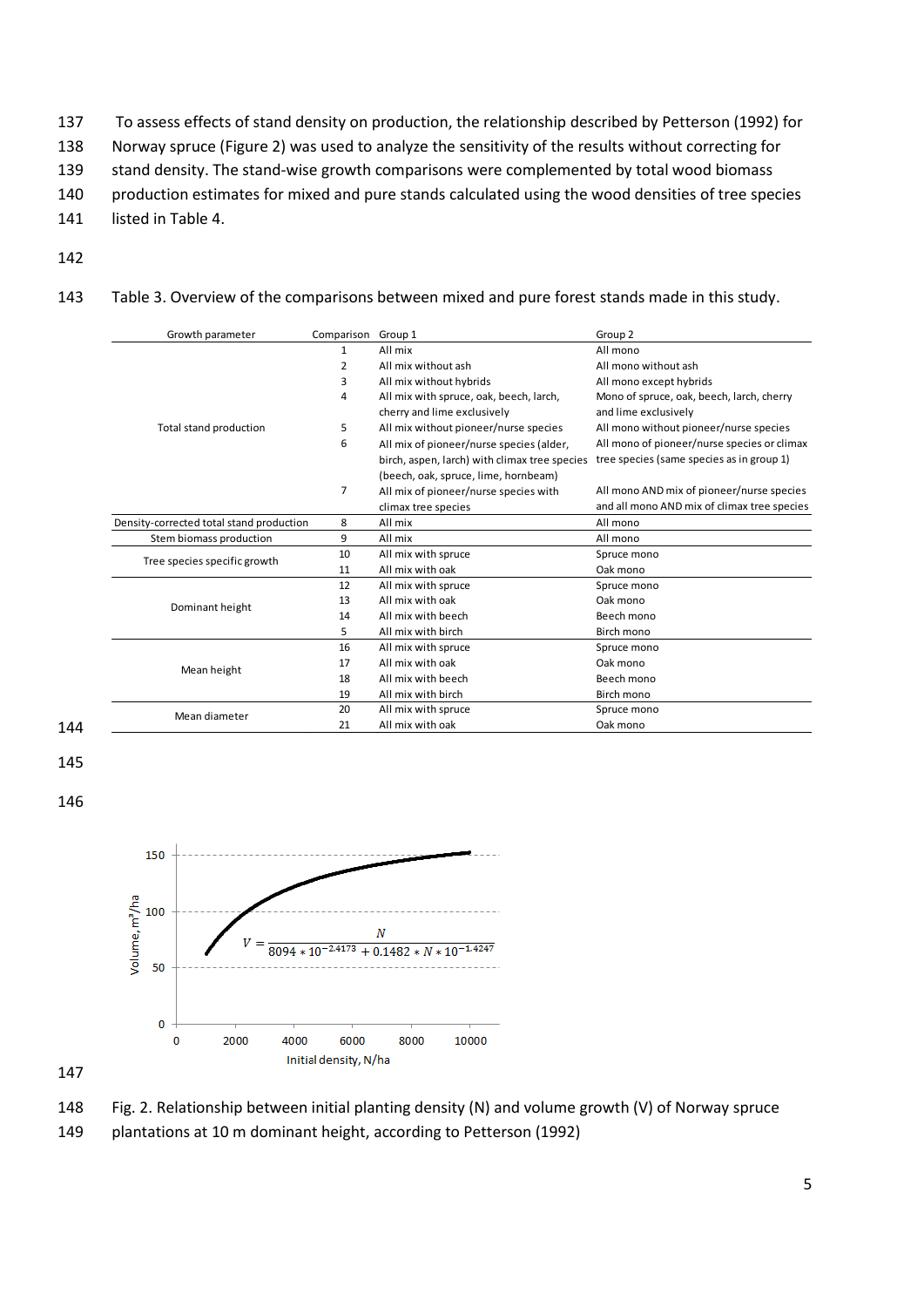#### <<<Table 4 near here>>>

- Secondly, growth of the two most common tree species, pedunculate oak and Norway spruce, in
- pure and mixed stands was compared (cf. Pretzsch 2009, pp. 352-354). The proportion of area
- covered by each of the admixed species in the mixed plots was estimated on the basis of the
- proportions of individuals originally planted. Additionally, the proportion was also estimated by the
- basal area proportion of each admixed species at age ten after thinning in order analyze the
- sensitivity of our results.
- Differences in volume and biomass production between several monocultures and mixtures were
- examined using Student's 2-tailed two-sample t-test. Both the single sample t-test (assuming
- population means are known) and the two-sample t-test (assuming equal variance of the sample
- groups) were used when testing for significant differences between a single observation of mean
- 161 and dominant height of a given tree species in a pure stand with observations in several mixtures.
- The confidence level was set to 95%.
- 

#### **Results**

- Stand volume production
- No significant difference was detected in average growth between pure and mixed stands. Average
- 167 standing volumes 15 years after planting were 111.5 and 119.8  $m^3$  ha<sup>-1</sup> in these stands, respectively.
- 168 However, the standard deviation was considerably lower in mixed stands (52.8 m<sup>3</sup> ha<sup>-1</sup>) than in
- 169 monocultures (85.2 m<sup>3</sup> ha<sup>-1</sup>), as standing volumes in monocultures, mixtures with two species and
- 170 mixtures with >2 species ranged from 9 to 279 m<sup>3</sup>, 11 to 280 m<sup>3</sup> ha<sup>-1</sup>, and 53 to 161 m<sup>3</sup> ha<sup>-1</sup>,
- respectively. Thus, increases in numbers of species resulted in more even, and moderate production
- (Figure 3). Production was very high in mixed hybrid aspen-Norway spruce and hybrid larch-Norway
- spruce stands, and very low in mixed wild cherry-European ash and European ash-wild maple stands
- (which suffered from ash dieback).
- No significant differences in growth were found between monocultures of Norway spruce,
- pedunculate oak, European beech, hybrid larch, wild cherry or small-leaved lime and mixtures
- containing them, or between mixtures of either light-demanding or shade-tolerant species and
- monocultures of the species. Significantly lower growth rates in mixtures were only detected in a
- separate comparison of mixtures including spruce with the corresponding monocultures. When
- pioneer species were excluded, no significant differences at all between monocultures and mixtures
- were detected (Table S3, Supplementary Information). Furthermore, significant differences were
- only detected in comparisons of monocultures of late-successional tree species and mixtures
- containing them and a pioneer or nurse species (Table S5). No significant differences were found in
- comparisons of mixtures of pioneer/nurse tree species and late-successional species with pure
- 185 stands of these species (mean total production: 167 and 146  $m^3$  ha<sup>-1</sup>, respectively).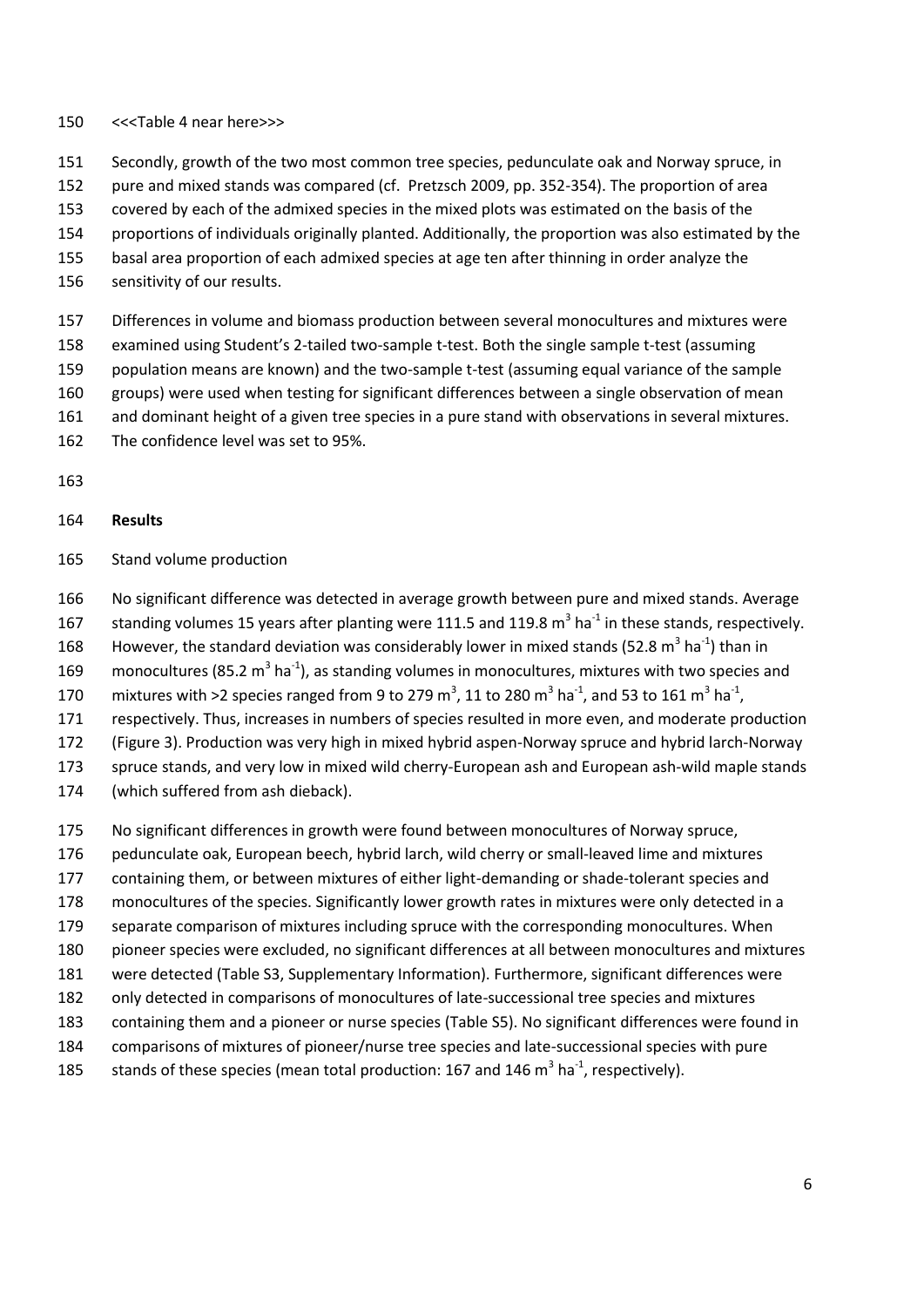





numbers of tree species. Some mixtures contained shrub species (see Supplementary Information).

 Boxes indicate the first and third quartile of data, whiskers indicate either 1.5 times the interquartile range or the maximum/minimum value of production.





 Fig. 4. Total estimated dry stem biomass production during the first 15 years after planting in stands with indicated numbers of tree species. Boxes indicate the first and third quartile of data, whiskers indicate either 1.5 times the interquartile range or the maximum/minimum value of production.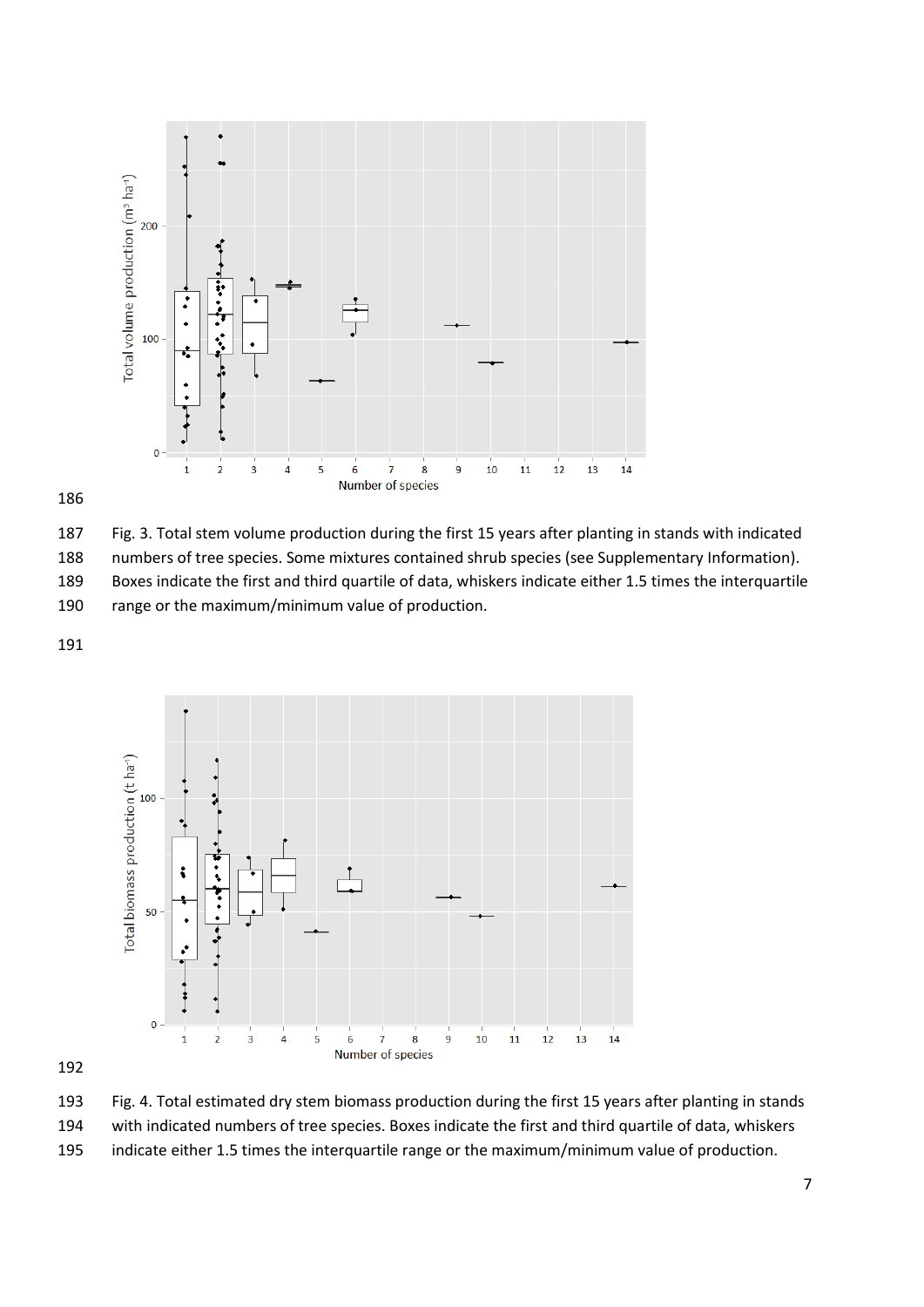- As shown in Figure 4, no significant differences were found in estimated dry stem biomass
- 197 production between monocultures and mixed stands (57 and 62 t ha<sup>-1</sup>, respectively). Furthermore,
- following density-based growth correction according to Petterson (1992), average production was
- 199 identical (123 m<sup>3</sup> ha<sup>-1</sup>) in monocultures and mixtures (Figure 5), as the correction increased the
- production maxima for stands with one or two tree species and relatively low planting densities, but
- 201 had little effect on the production values for mixtures of three or more tree species. The correction
- 202 also increased the standard deviation more for monocultures (from 85 to 106 m<sup>3</sup> ha<sup>-1</sup>) than for
- 203 mixtures (53 to 60 m<sup>3</sup> ha<sup>-1</sup>).



Fig. 5. Total stem volume production during the first 15 years after planting in stands with indicated

- numbers of tree species, following correction to account for variations in initial stem density
- (Petterson 1992). Boxes indicate the first and third quartile of data, whiskers indicate either 1.5
- times the interquartile range or the maximum/minimum value of production.
- Comparison of the volume production of mixtures including Norway spruce or pedunculate oak and their monocultures
- Figure 6 shows the volume production of Norway spruce mixtures in comparison to monocultures, expecting equal growth rates for each tree species as in corresponding monocultures (tree species proportions estimated by initial tree number). The production of Norway spruce mixtures was 15% 214 Iower (178 m<sup>3</sup> ha<sup>-1</sup>), on average, than the Norway spruce monoculture (209 m<sup>3</sup> ha<sup>-1</sup>). The expected growth for the different tree species in these mixtures according to their growth in corresponding monocultures was 4% lower on average, but ranged from 34% lower to 21% higher. Figure 7 shows 217 bhe volume production of mixtures with pedunculate oak which was 23% higher (107 m<sup>3</sup> ha<sup>-1</sup>), on 218 average, than the oak monoculture (87 m<sup>3</sup> ha<sup>-1</sup>). The expected growth for the different tree species was 8% higher on average in mixtures than in corresponding monocultures (ranging from 40% lower to 51% higher). If the expected growth was estimated by the basal area proportions at age 10, the
- differences between expected and observed growth increased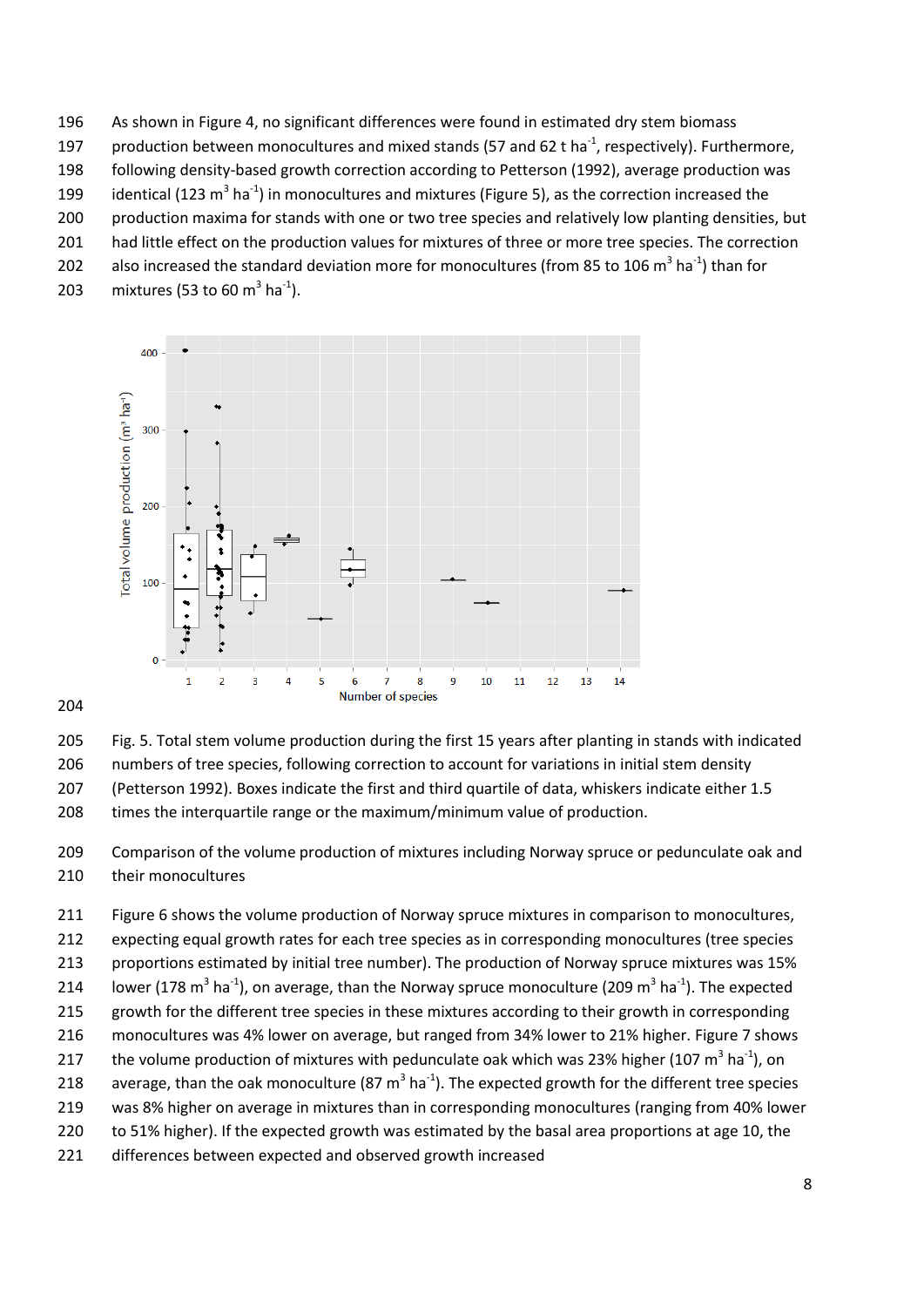

 Fig. 6. Comparison of observed total volume growth of Norway spruce mixtures and expected 224 growth based on the proportions of tree species, assuming that growth rates of the admixed tree 225 species were the same as in the corresponding monocultures. The large range for monocultures with no spruce reflects the extremely low production of ash and rowan, and extremely high production of hybrid aspen, observed in this field study. The smaller range for the spruce monoculture indicates 228 the expected range if the single spruce monoculture had been planted elsewhere in the trial site, where site indices may have been one class higher or lower. 



 Fig. 7. Comparison of total volume growth of pedunculate oak mixtures and expected growth based on the proportions of tree species present, assuming that growth rates of the admixed tree species were the same as in the corresponding monocultures. The large range for monocultures with no 235 spruce reflects the extremely low production of ash and rowan, and extremely high production of hybrid aspen, observed in this field study. The much smaller range for the oak monoculture indicates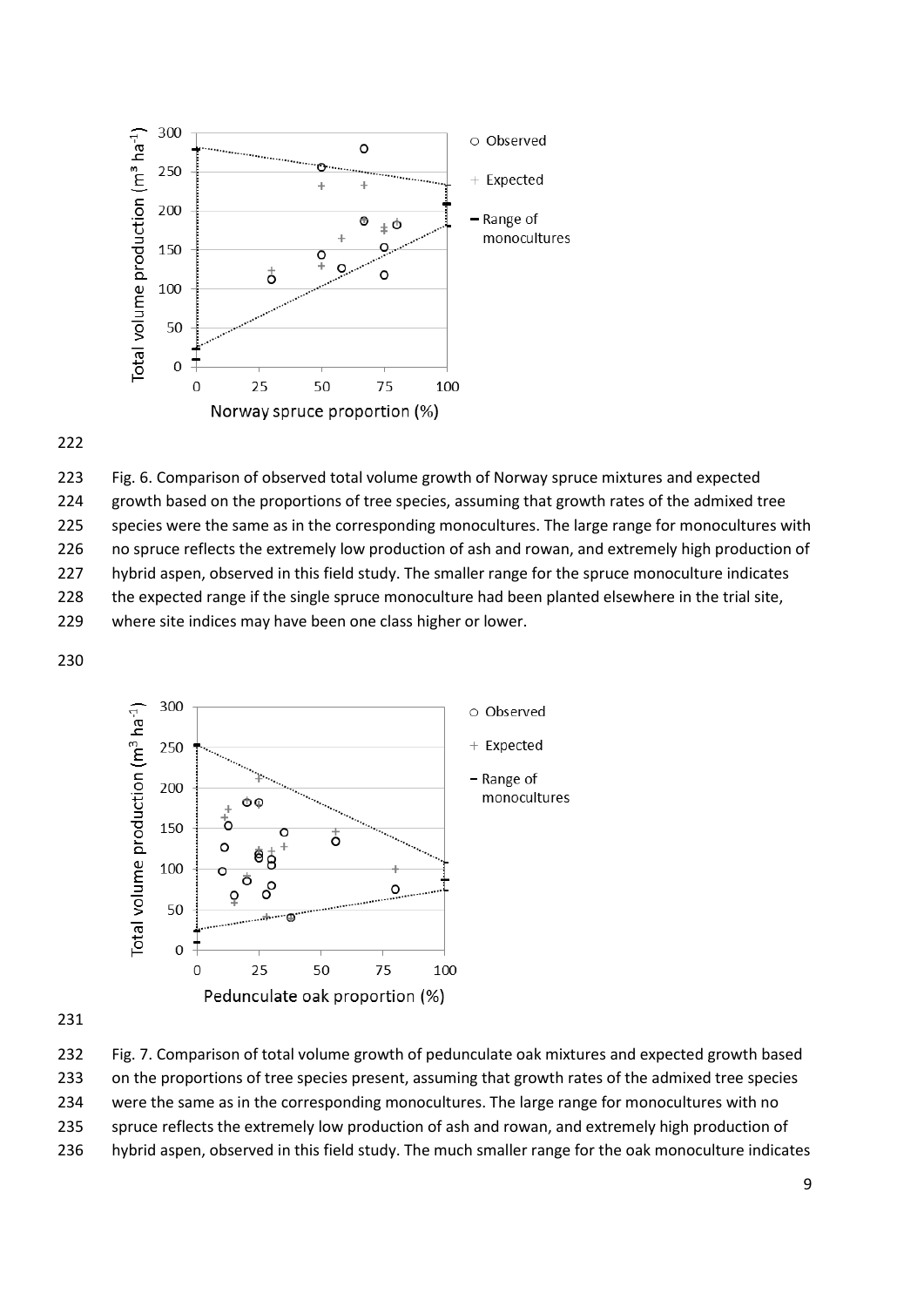- 237 the expected range if the single oak monoculture had been planted elsewhere in the trial site, where
- 238 site indices may have been one class higher or lower.
- 

## Diameter and height growth of Norway spruce and pedunculate oak



## 

 Fig. 8. Mean diameter of Norway spruce and pedunculate oak 15 years after planting, as a function of their proportions in the stands

 The diameter of trees in mixed stands containing the two species of spruce and oak were similar or smaller than in the monoculture. No significant differences between the size of trees in mixtures and monoculture were found. However, the variation of the mean diameters of oak was higher with low proportions of the tree species (Figure 8).

248 At the end of the observation period, the dominant heights of spruce were significantly lower in

mixtures than in the pure stands. The mean heights of spruce and oak were also significantly lower

in mixed stands than in their respective monocultures (Table S4).

## **Discussion**

Stand volume production

254 Our results indicate that production rates during early stand development generally become more

even, and moderate, as the number of tree species present increases, as shown by the stem volume

- and stem biomass estimates in Figures 3 and 4. Correction for variations in densities of the stands
- included in the study does not affect this major conclusion. Clearly, there was no consistent increase
- in production with increasing numbers of tree species, contrary to expectations based on
- fundamental ecological theories (Vandermeer 1989) or data from grassland experiments (Isbell et
- al. 2011). Indeed, no significant differences in production were found between mixed and pure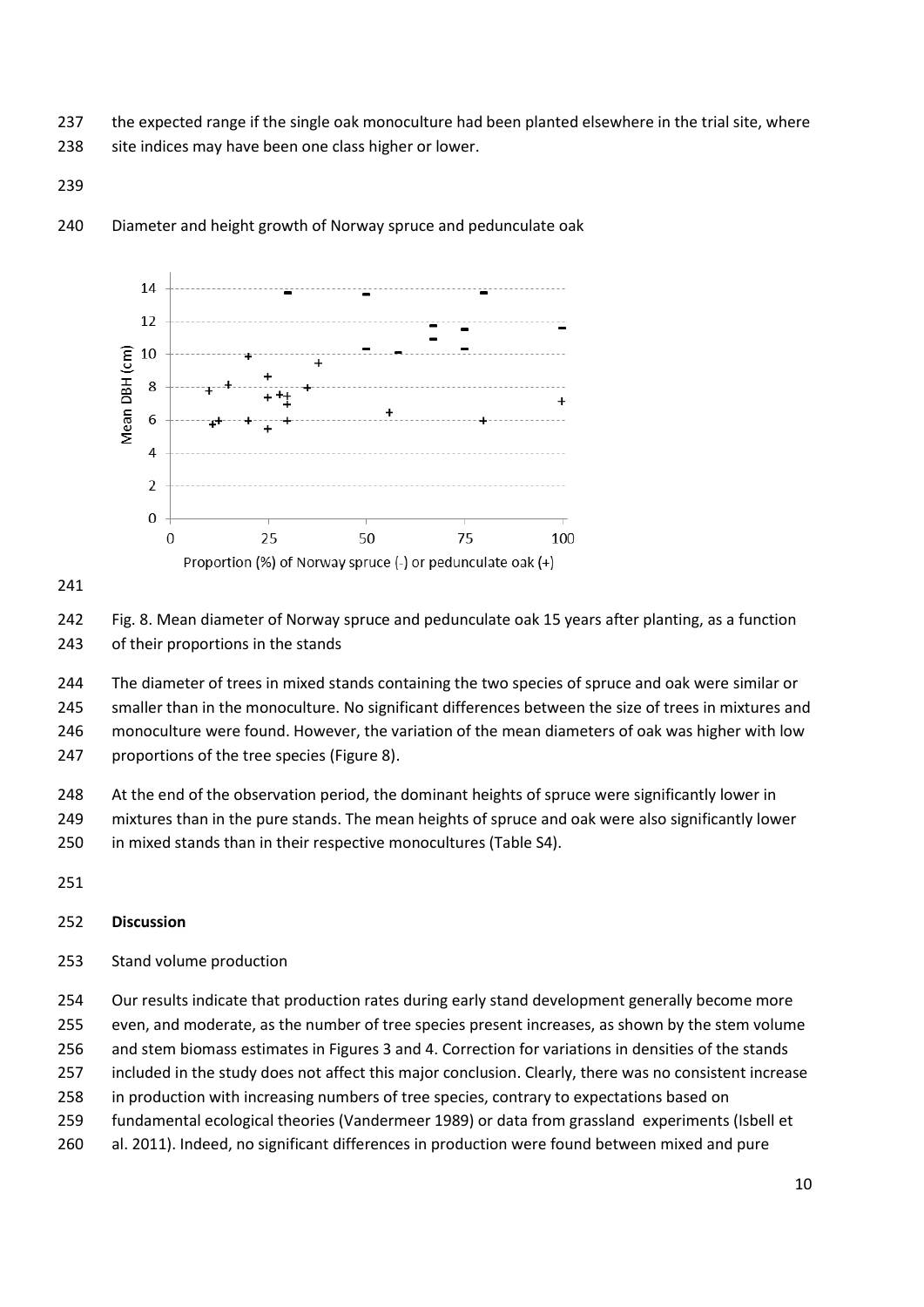- stands, even when stands containing ash (which was affected by dieback) or pioneer trees species
- were excluded (Table S3, Supplementary Information). Thus, our results indicate that early growth of
- a stand containing a productive tree species cannot be increased merely by admixing less productive
- 264 tree species. However, the results also show that the mixing effect depends on the tree species composition (Figures 4 and 5). For instance, when Norway spruce was mixed with pedunculate oak
- 
- the production level was intermediate between that of the two species, and in oak-spruce bicultures, total stand production was a third lower than in the spruce monoculture (138 vs. 209  $m<sup>3</sup>$
- 268 ha<sup>-1</sup> or 63 vs. 90 t ha<sup>-1</sup>; Figures 6 and 7), although this was presumably mainly due to extensive
- 269 removal spruce in order to free the oaks from competition. This single observation corroborates
- findings by Saha et al. (2012) from observations at multiple sites in Central Europe.
- 
- As expected, the type(s) of admixed tree species strongly affected the mixing effect. For example:
- the growth increased when spruce was mixed with fast-growing hybrid aspen or hybrid larch (Figure
- 6); mixed stands including oak grew more rapidly than the oak monoculture (Figure 7); and stands
- containing more than two species grew substantially more slowly than the fastest growing
- monocultures and bi-cultures. The general trend for production to be more moderate in mixed
- forests persisted when single stands with extremely high or low growth rates (e.g. those containing
- hybrids, shrubs or ash for instance) were excluded.
- The study examined non-replicated stands at an early developmental stage, thus the findings cannot be generalized due to limitations of the experimental design discussed below. The results will have been influenced by effects of numerous uncontrolled factors, including variations in management practices, micro-site conditions, and biotic interactions (notably ash dieback). Effects of variations in management practices might explain why growth models based on empirical data for conditions in Northern Europe indicate that mixing effects on production may be weaker than the effects Pretzsch et al. (2010, 2013) detected for fully-stocked stands in Central Europe, where management effects were minimized. However, despite the limitations of the experimental design, data collected from the Snogeholm study site may provide important starting points for the development of future growth and management models for mixed forests, and related ecological theories. However, future studies should include experimental sites covering larger climatic gradients and a greater range of
- soil types (Morin et al. 2011).
- 
- Performance of Norway spruce and pedunculate oak in mixtures and monocultures
- From a management perspective the production in specific forest types is more relevant than the
- general trend of production in mixed and pure stands. Therefore, mixing effects on Norway spruce
- and pedunculate oak were also examined in order to identify facilitation effects described by
- Pretzsch (2013). The volume growth was lower in mixtures containing Norway spruce than in
- monocultures of the included species, indicating that admixture had no facilitation effect (Figure 6).
- Regarding pedunculate oak, the growth in mixtures was higher than expected (Figure 7), indicating
- that the admixing had a facilitation effect on the species. However, the effects of management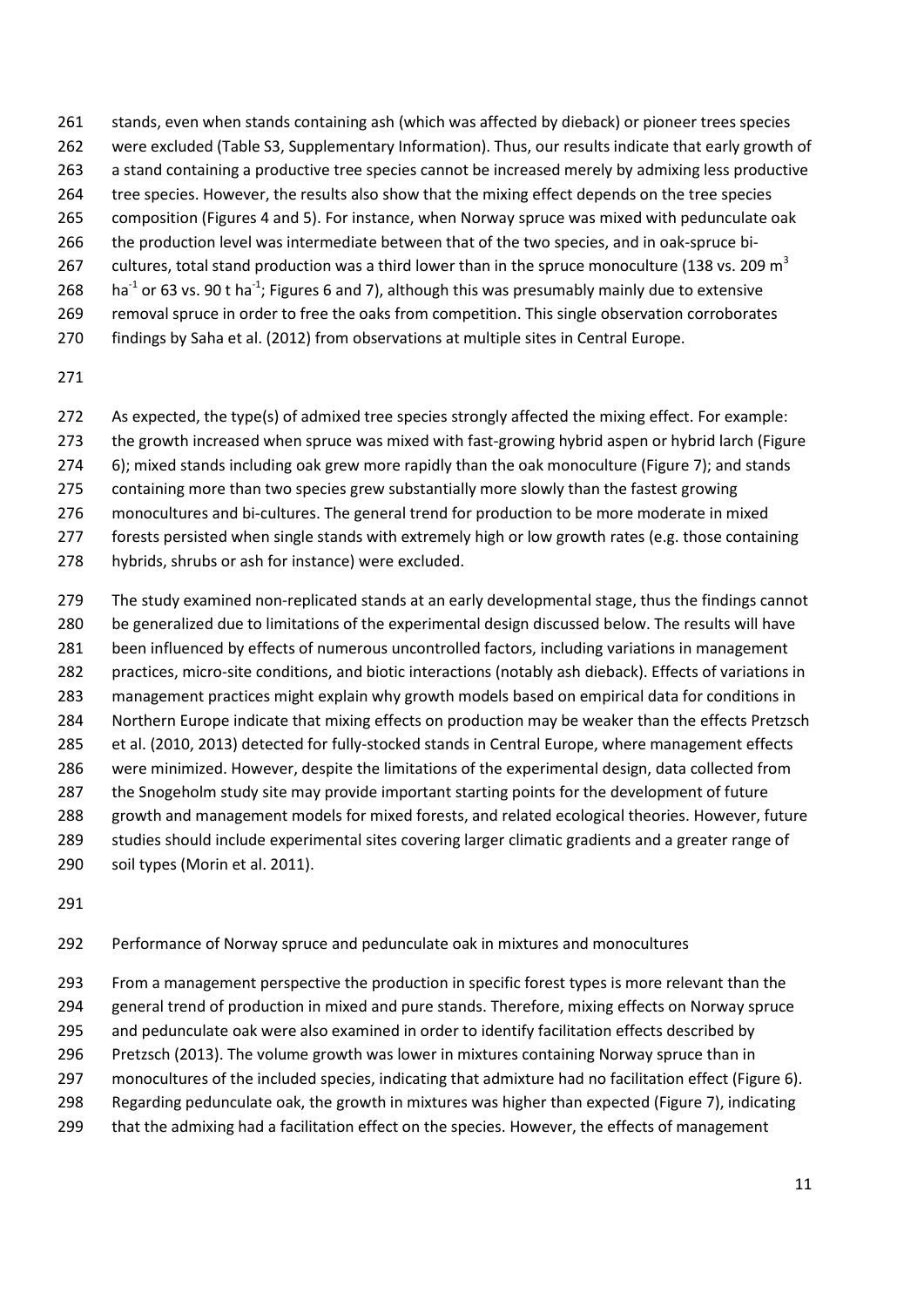(removal of spruce in order to promote less competitive tree species) or other factors could not be separated from mixing effects due to the lack of replication.

 In line with our results, Mason and Conolly (2013) found no significant differences in mean yields between Norway spruce-sessile oak mixtures and corresponding monocultures, but this may have been at least partly due to substantial variation (the relative yield ranged between 76-139% with a mean of 108%). Interestingly, indications of negative interactions between these species during the first rotation have been detected (Brown 1992), which may have been due to poor choices of provenances (Mason and Conolly 2013). The height development of oak in mixtures with spruce at Snogeholm was also comparable to results from Scotland (Mason and Baldwin, 1995) and simulations by Linden (2003) for southern Sweden, in which oak was able to compete with spruce in height growth during the first two decades, but subsequently outcompeted without early

- silvicultural interventions.
- 

## Statistical limitations due to the experimental design

 Under optimal conditions, working hypotheses will be the main determinants of an experiment's design. However, in this case due to the paucity of long-term experimental comparisons of mixed and pure forests on similar sites, the original experimental design was simplified, and the isolative segregation experiment (Hurlbert 1984) with 67 non-replicated treatments was treated as a randomized experiment with two treatments defined *a posteriori*: mixed forest and monoculture. In addition, five areas containing relatively high proportions of particular tree species were segregated (for aesthetic reasons), but the distribution of mixed stands and monocultures within these areas was randomly assigned when the experiment was established. Thus, a comparison of the defined mixed forests and monocultures on a very general level (not tree species-specifically) should provide unbiased results. With unlimited resources, a completely randomized design would be preferred, including replication (Scherer-Lorenzen et al. 2007). Due to the lack of replicates, our study does not allow multifactorial investigations (Pretzsch 2009, which would have considerably improved it, especially the possibility to distinguish mixing effects from effects of other factors. Management may have particularly affected production in spruce-oak mixtures. In addition, although the difference in removal rates between pure and mixed stands was on average small, without management some of the mixtures would have disappeared. For example, mixtures of beech with an understory of rowan, alder buckthorn, bird cherry and/or yew tend to develop rapidly towards pure beech stands.

- Concerning our comparisons of mixtures including spruce and/or oak with corresponding monocultures, the use of single reference monocultures is problematic. Furthermore, the pure spruce stand consisted of a single clone (Table S2, Supplementary Information), thus the trees may
- have been more homogeneously sized than in typical spruce plantations.
- 
- 
-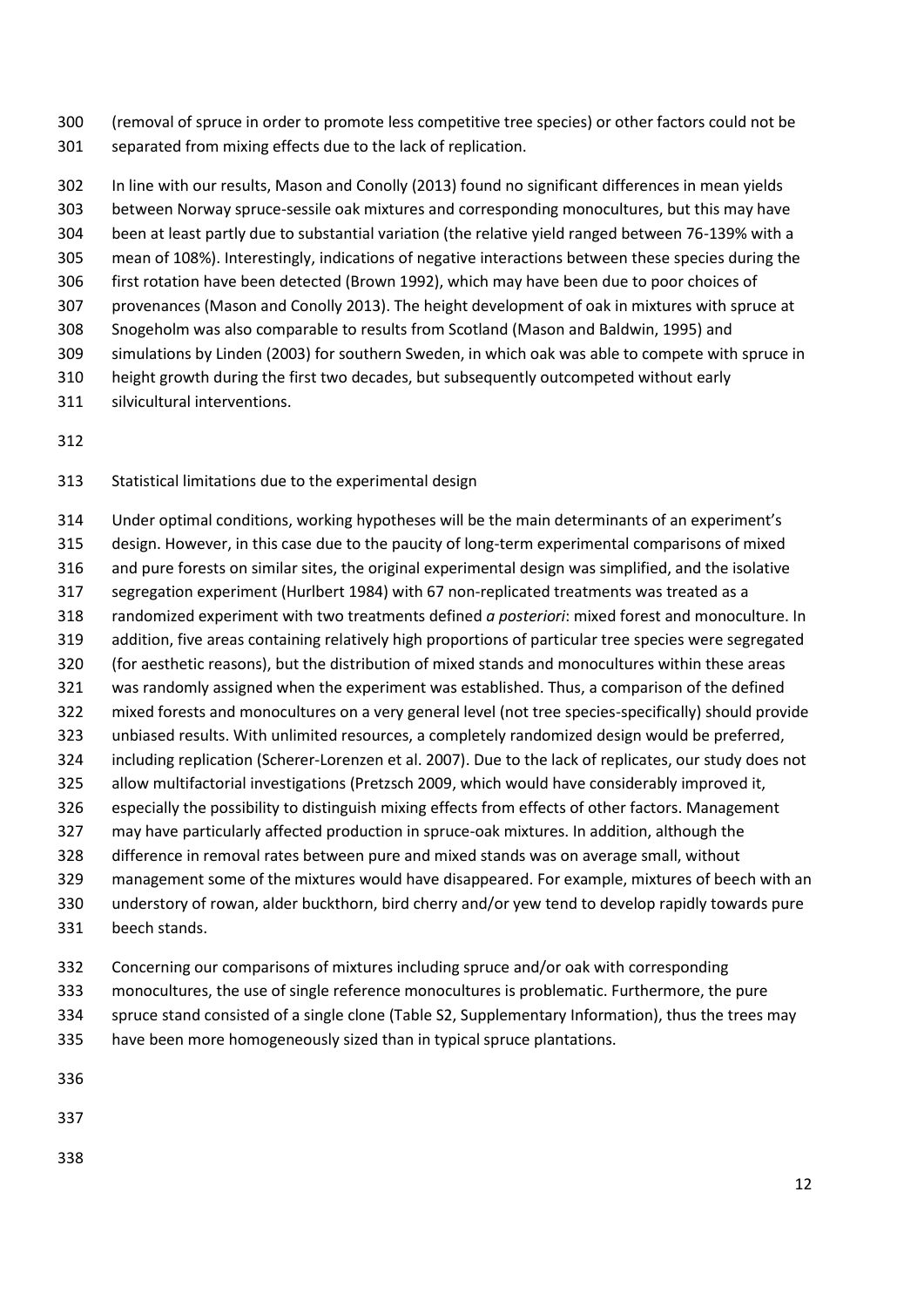#### Tree sizes and age

Trees in pure and mixed stands differ in size and allometric characteristics (Zingg 1994, Dieler and

 Pretzsch 2013). However, the mean diameter of spruce and oak trees did not differ between the monocultures and mixtures in our study.

 We presume that the larger variation in their sizes in stands with relatively low proportions of these species was mainly due to effects of inter-specific competition or facilitation with different tree species, but also influenced by variations in site conditions, management (planting density, removals), and genetic factors. However, using the mean height or diameter of spruce as indicators of site conditions, no significant difference was found between the northwest and southwest parts of the study area, and the sizes of oak and beech trees did not differ between the northwest and northeast parts of the area. The production range of monocultures indicated in Figures 6 and 7

- correspond to production levels expected at sites spanning one lower or higher site index class,
- according to the growth models by Eriksson (1976) or Carbonnier (1975). Thus, we are confident that
- production values of additional replicates of spruce and oak monocultures would have ranged within
- this indicated interval of uncertainty.
- It should be noted that mixing effects are unlikely to remain constant during the stands'
- development, as growth ratios of various species change considerably over time (Bonnemann 1939,
- Wiedemann 1943, Agestam 1985, Dittmar et al. 1986), and numerous factors influence the
- development of mixtures (cf. Vehviläinen et al. 2007, Bolte et al. 2009, Richards et al. 2010, Lei et al.
- 2012, Hantsch et al. 2013, Forrester et al. 2014, Forrester 2014b, Pollastrini et al. 2014, Collet et al.
- 2014). In addition, Pretzsch (2013) found that some species mixtures had positive effects in older
- stands. Thus, mixing effects in the stands at Snogeholm may shift and/or become stronger in the
- future. Pretzsch (2013) also pointed out that better understanding of the interactions among tree
- species is required for robust descriptions and forecasts of the development of mixed forests.
- 
- Conclusions for silviculture and ecosystem management
- There is a greater risk of failure to establish stands when a single tree species is planted, as
- demonstrated by the unpredictable, severe disease that specifically attacked European ash.
- However, our results do not consistently reflect expectations of positive mixing effects on growth
- based on niche theory (Vandermeer 1989, Scherer-Lorenzen et al. 2005). During the early
- development stage, production of the examined stands did not generally increase with increases in
- the number of tree species. Therefore, we reject our working hypothesis.
- Based on the presented case-study, we can only contribute to the ongoing debate on diversity-
- productivity relationships with the hypothesis that there is no general positive asymptotic
- relationship between forest productivity and tree species number, as Gamfeldt et al. (2013)
- suggested. At least, our results do not support the magnitude of the mixing effects (a 50% increase
- in biomass production with five species compared to a single tree species) suggested by Gamfeldt et
- al. (2013). Furthermore, the kind of tree species involved plays a key role. Other experimental
- studies in different types of temperate and boreal forests suggest that growth differences between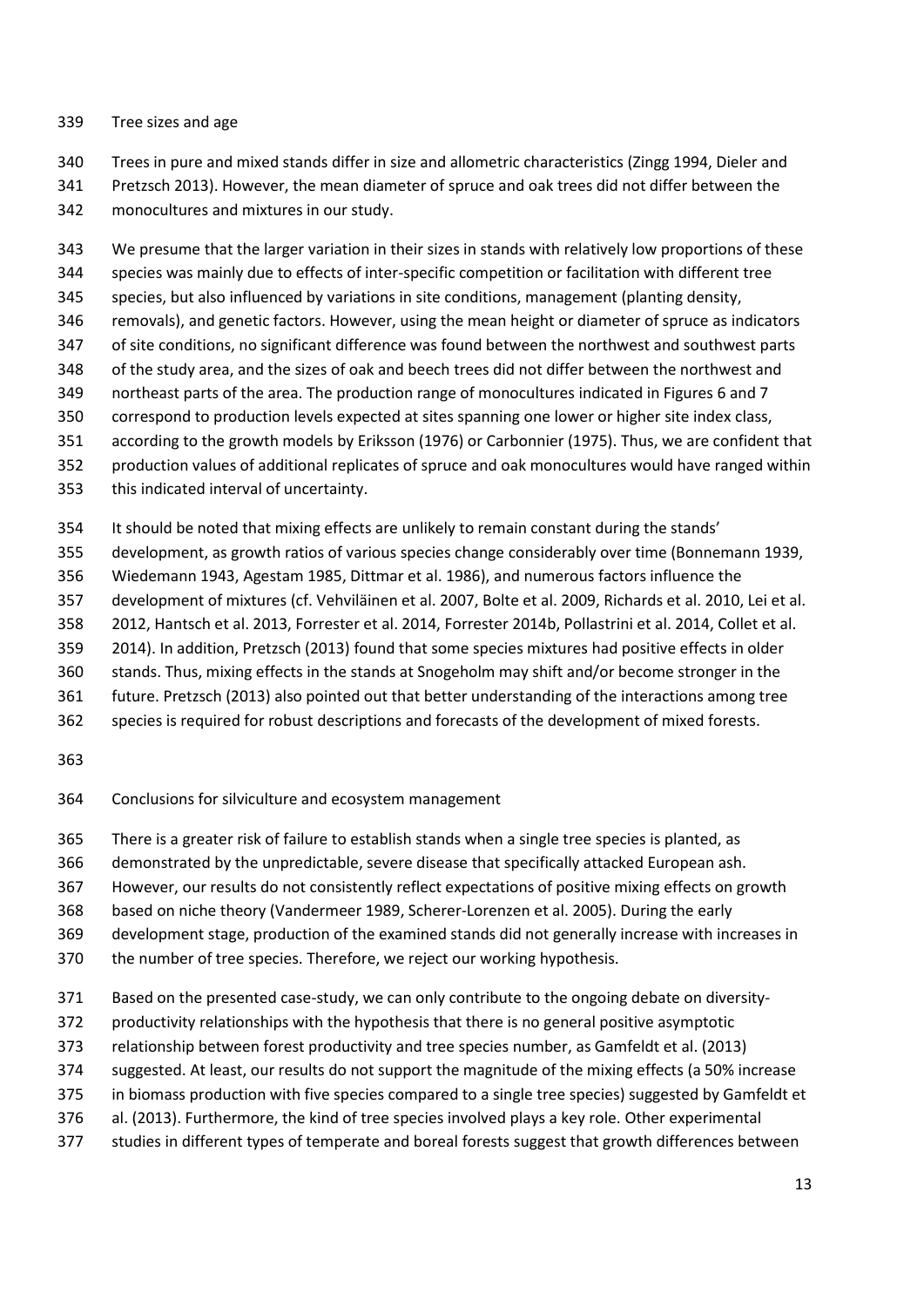- mixed and pure stands range between 0-40 % (Mård 1996, Jonsson 2001, Jonsson 2010, Fahlvik et al.
- 2011, Pretzsch 2013, Mason and Conolly 2013). Our results are in line with these findings.

## **Acknowledgements**

- The study was supported by TC4F, Future Forests, Ekfrämjandet and the Southern Swedish Forest
- Research Centre. We thank Roland Gustavsson and Skogssällskapet, who initiated the experiment.
- We are grateful to Izabela Witkowska, Mateusz Liziniewicz and Dmitry Loginov, who participated in
- the field work and to Jan-Eric Englund and Giulia Attocchi for statistical advice. The final manuscript
- benefited substantially from comments by Palle Madsen and another, anonymous reviewer.
- 

## **References**

- Agestam E. 1985. A growth simulator for mixed stands of pine, spruce and birch in Sweden. Report
- 15, Department of Forest Yield Research, Garpenberg, SLU (in Swedish with English summary)
- Andersson S.-O. 1954. Funktioner och tabeller för kubering av småträd. Meddelanden från Statens Skogsforskningsinstitut 44:12, 29 p. [In Swedish]
- Bolte A., Grundmann B., Hilbrig L., Kampf F., Brunet J. and Roloff A. 2009. Climate change impacts on
- stand structure and competitive interactions in a southern Swedish spruce–beech forest. European
- Journal of Forest Research 129, 261–276
- Bonnemann A. 1939. Der gleichaltrige Mischbestand von Kiefer und Buche. Mitt. Forstwirtsch. Forstwiss. 10: 1-45 [In German]
- Bosshard H.H. 1984. Holzkunde. Zur Biologie, Physik und Chemie des Holzes, Bd. 1-3, Birkhäuser, Basel. [In German]
- Brown A.H.F. 1992. Functioning of mixed-species stands at Gisburn, N.W. England. In: The ecology of mixed-species stands of trees. Cannel M.G.R., Malcolm D.C., Roberston P.A. (eds) Blackwell, pp. 125-
- 150
- Carbonnier C. 1954. Funktioner för kubering av europeisk, sibirisk och japansk lärk. Skogshögskolan, Institutionen för Skogsproduktion. Stockholm. 12 p. Unpublished manuscript. [In Swedish]
- Carbonnier C. 1975. Produktion i kulturbestånd av ek i södra Sverige [Yield of oak plantations in
- southern Sweden]. Studia Forestalia Suecia 125, 89 pp. ISBN 91-38-02278-8,
- http://epsilon.slu.se/studia/SFS125.pdf (accessed 9 May 2012) [in Swedish with English summary]
- Collet C., Ningre F., Barbeito I., Arnaud A., Piboule A. 2014. Response of tree growth and species
- coexistence to density and species evenness in a young forest plantation with two competing
- species. Annals of Botany 113: 711-719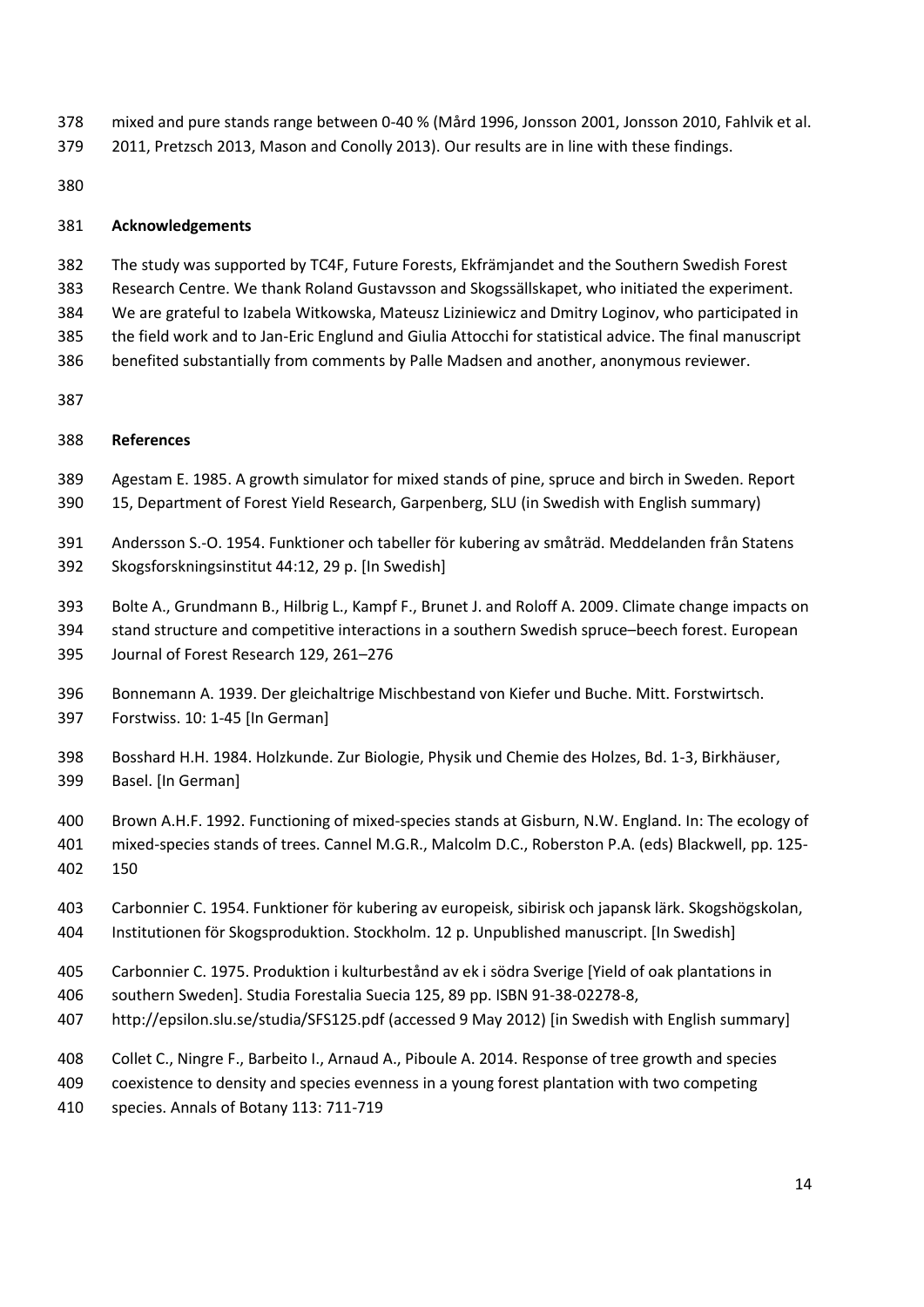- Dieler J., Pretzsch H. 2013. Morphological plasticity of European beech (*Fagus sylvatica* L.) in pure
- and mixed-species stands. Forest Ecology and Management 295: 97-108
- Dittmar O., Knapp E., Zehler H. 1986. Die langfristige Versuchsfläche Tornau im StFB Dübener Heide,
- ein Beispiel für den Weg vom Kiefernreinbestand zum Buchennaturverjüngungsbetrieb.
- Sozialistische Forstwirtschaft 36: 344-348 [In German]
- Drössler L. 2010. Tree species mixtures a common feature of southern Swedish forests. Forestry 83: 433-441
- Eriksson H. 1973. Volymfunktioner för stående träd av ask, asp, klibbal och contortatall. Rapporter
- och uppsatser Nr 26. Skogshögskolan, Institutionen för Skogsproduktion. Stockholm. [In Swedish]
- Eriksson H. 1976. Granens produktion i Sverige. SLU, Institutionen för skogsproduktion, report 41 [In Swedish with English summary]
- Fahlvik N., Agestam E., Ekö P.-M., Linden M. 2011. Development of single-storied mixtures of
- Norway spruce and birch in southern Sweden. Scandinavian Journal of Forest Research 26, 36-45
- Felton A., Lindbladh M., Brunet J., Fritz Ö. 2010. Replacing coniferous monocultures with mixed-
- species production stands: An assessment of the potential benefits for forest biodiversity in northern
- Europe. Forest Ecology and Management 260, 939–947
- Forrester D.I. 2014. The spatial and temporal dynamics of species interactions in mixed-species forests: From pattern to process. Forest Ecology and Management 312: 282-292
- Forrester D.I. 2014b. A stand-level interception model for horizontally and vertically heterogeneous canopies. Ecological Modelling 276: 14-22
- Forrester D.I., Kohnle U., Albrecht A.T., Bauhus J. 2014. Complementarity in mixed-species stands of
- *Abies alba* and *Picea abies* varies with climate, site quality and stand density. Forest Ecology and
- Management 304: 233-242
- Gamfeldt L., Snäll T., Bagchi R., Jonsson M., Gustafsson L., Kjellander P., Ruiz-Jaen M.C., Fröberg M.,
- Stendahl J., Philipson C.D., Mikusiński G., Andersson E., Westerlund B., Andrén H., Moberg F., Moen
- J., Bengtsson J. 2013. Higher levels of multiple ecosystem services are found in forests with more
- tree species. Nature Communications 4, Article 1340, doi:10.1038/ncomms2328
- Hagberg E., Matérn B. 1975. Volymfunktioner för stående träd av ek och bok. Materialet och dess bearbetning. Rapporter och uppsatser Nr 15. Skogshögskolan, Institutionen för Skoglig Matematisk. Statistik Stockholm. [In Swedish]
- Hantsch L., Braun U., Scherer-Lorenzen M., Bruelheide H. 2013. Species richness and species identity effects on occurrence of foliar fungal pathogens in a tree diversity experiment. Ecosphere 4: 81
- Hulvey K.B., Hobbs R.J., Standish R.J., Lindenmayer D.B., Lach L., Perring M. 2013. Benefits of tree mixes in carbon plantings. Nature Climate Change 3: 869-874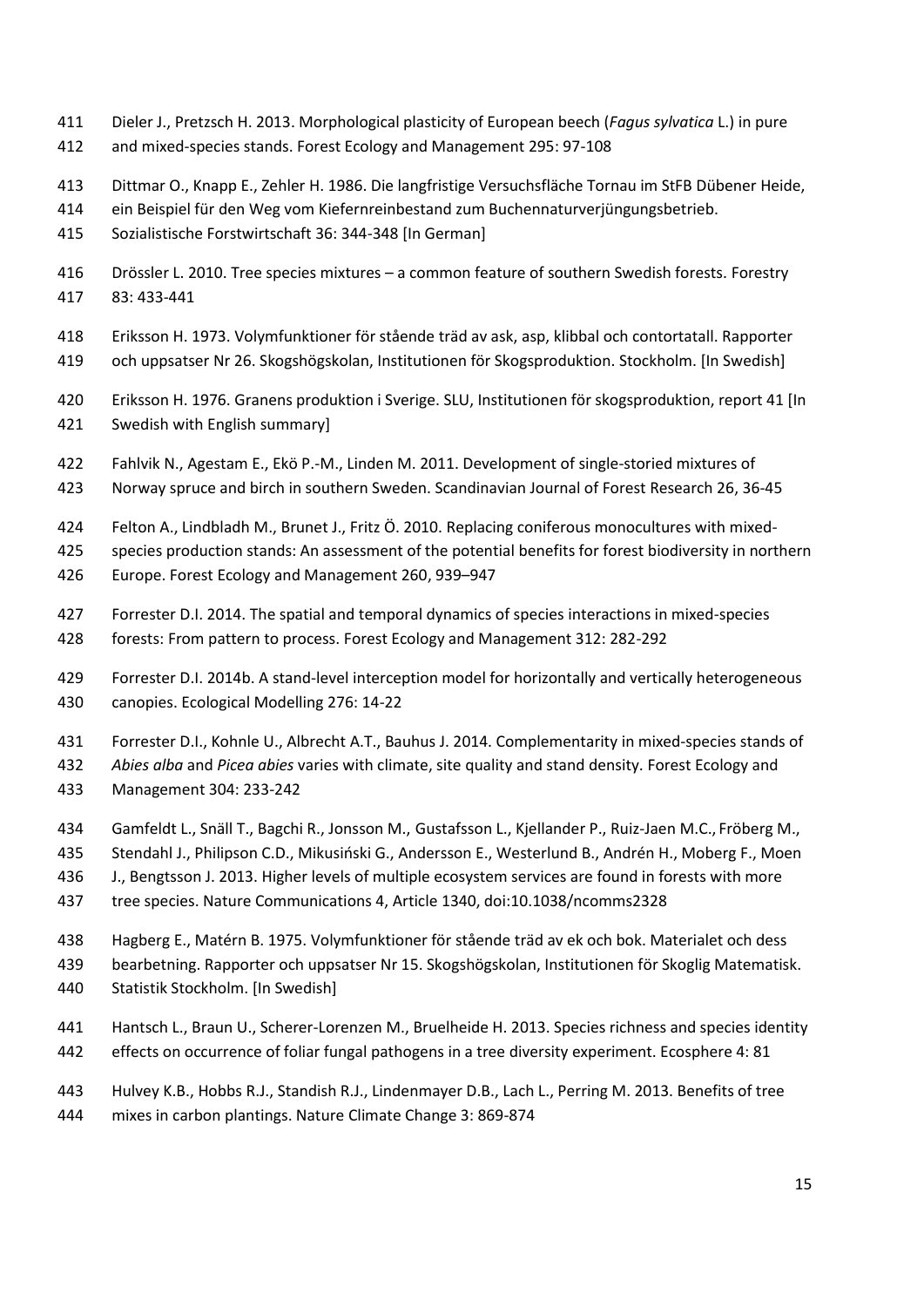- Hurlbert S.H. 1984. Pseudoreplication and the design of ecological field experiments. Ecological Monographs 54: 187-211.
- Isbell F., Calcagno V., Hector A., Connolly J., Harpole W.S., Reich P.B., Scherer-Lorenzen M., Schmid

B., Tilman D., Ruijven J., Weigelt A., Wilsey B., Zavaleta E.S., Loreau M. 2011. High plant diversity is

- needed to maintain ecosystem services. Nature 477: 199-203
- Jonsson B. 2001. Volume yield to mid-rotation in pure and mixed sown stands of *Pinus sylvestris* and *Picea abies* in Sweden. Studia Forestalia Suecica 211. ISSN 91-576-6137-5
- Jonsson B. 2010. Dynamics of field-layer vegetation and tree growth in young *Pinus sylvestris* and
- *Picea abies* stands on microsites in Swedish Lapland. Skog & Trä 2010:5. SLU, Unit for Field-based
- Forest research, Vindeln Experimental forest. ISBN 978-91-977896-6-0
- Kelty, M.J. 1992. Comparative productivity of monocultures and mixed-species stands. In: The
- ecology and silviculture of mixed-species forests. M.J. Kelty, B.C. Larson and C.D. Oliver (eds).
- Kluwer, Dordrecht, The Netherlands. pp. 125–141
- Knigge W., Schulz H. 1966. Grundriss der Forstbenutzung. Parey, Hamburg. p. 584. [In German]
- Lei P., Scherer-Lorenzen M., Bauhus J. 2012. The effect of tree species diversity on fine-root production in a young temperate forest. Oecologia 169: 1105-1115
- Linden M. 2003. Increment and yield in mixed stands with Norway spruce in southern Sweden.
- Doctoral dissertation. Acta Universitatis Agrigulturae Sueciae, Silvestria 260
- Loginov D. 2012. Oak in mixtures and monocultures results from the Snogeholm study area in
- southern Sweden. SLU, M.Sc. Thesis no. 185, Southern Swedish Forest Research Centre, Alnarp.
- http://stud.epsilon.slu.se/3971/1/Loginov\_D\_120314.pdf (accessed 13 June 2013)
- Mård H, 1996, The influence of a birch shelter (*Betula* spp) on the growth of young stands of *Picea abies*. Scandinavian Journal of Forest Research 11, 343-350
- Mason B., Baldwin E. 1995. Performance of pedunculate oak after 40 years in mixture with European Larch and Norway spruce in southern Scotland. Scottish Forestry 49, 5-13
- Mason W., Connolly T. 2013. The development of species mixtures in British spruce forests: guidance from the Gisburn experiment. Forestry 0, 1–9, doi:10.1093/forestry/cpt042
- Mielikäinen K. 1985. Effect of an admixture of birch on the structure and development of Norway
- spruce stands. Communicationes Instituti Forestalis Fenniae. 99: 1-82 (in Finnish with English
- summary)
- Morin X., Fahse L., Scherer-Lorenzen M., Bugmann H. 2011. Tree species richness promotes
- productivity in temperate forests through strong complementarity between species. Ecology Letters 14, 1211-1219
- Nadrowski K., Wirth C., Scherer-Lorenzen M. 2010. Is forest diversity driving ecosystem function and
- service? Current Opinion in Environmental Sustainablity 2: 75-79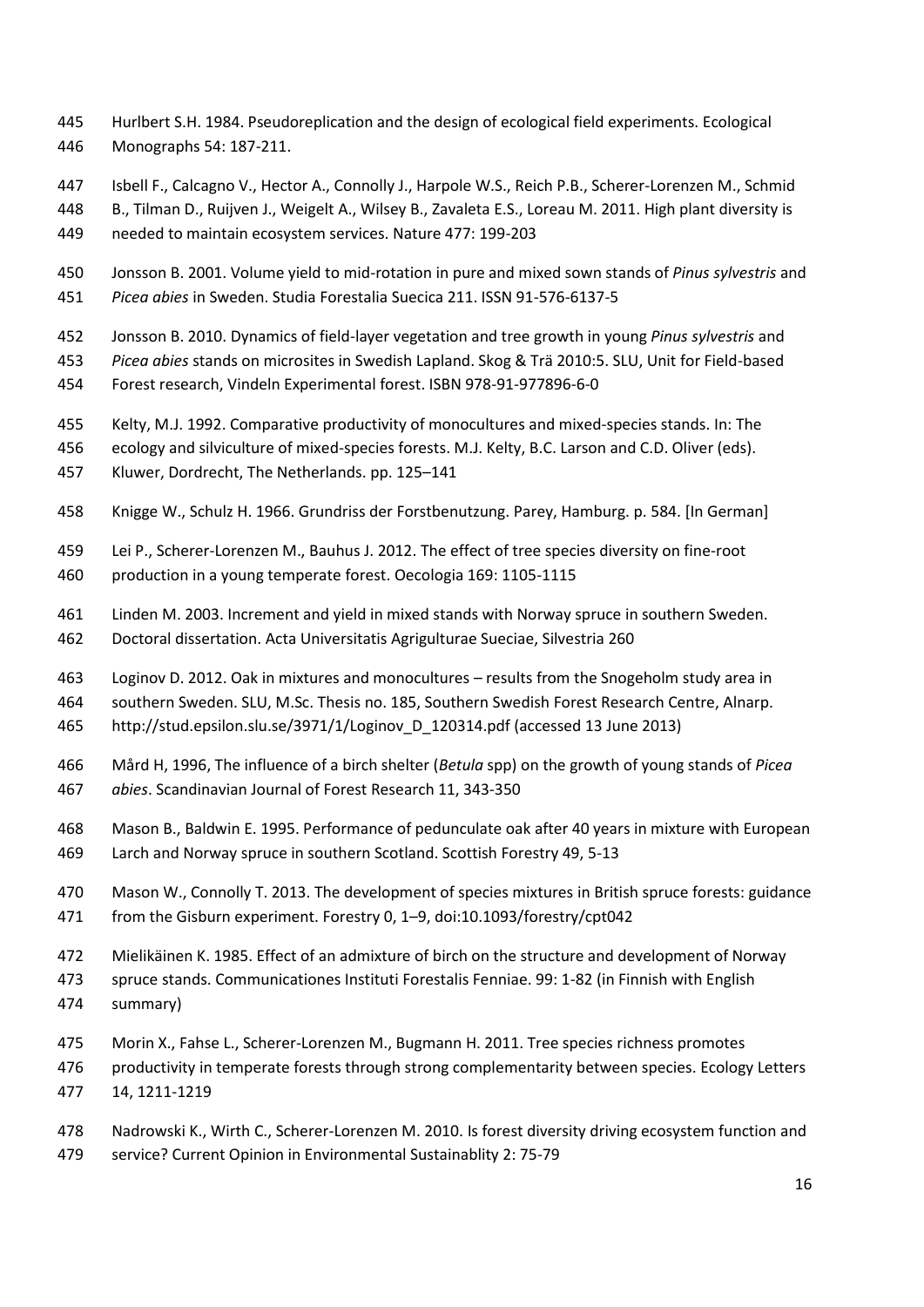- Näslund M. 1947. Funktioner och tabeller för kubering av stående träd . Tall, gran och björk i södra
- Sverige samt i hela landet. Meddelande från Statens skogsforskningsinstitut Band 36:3. Stockholm.
- [In Swedish]
- Nielsen N.-E. 1996. The forests. National atlas of Sweden. Stockholm, SNA förlag. ISBN 91-87760-06- 1
- Nielsen A.B. 2011. Landscape laboratories 2008-10 Guided and supervised activities & publications.
- SLU, Faculty of Landscape Planning, Horticulture and Agricultural Science, working report 2011:21, ISBN 978-91-86373-72-6
- Petterson N. 1992. The effect on stand development of different spacing after planting and precommercial thinning in Norway spruce (*Picea abies* (L.) Karst.) and Scots pine (*Pinus silvestris* L.)
- stands. PhD thesis. SLU, Department of Forest Yield Research, Report 34, ISSN 0348 7636
- Pollastrini M., Holland V, Bruggemann W., Koricheva J., Jussila I., Scherer-Lorenzen M., Berger S.,
- Bussotti F. 2014. Interactions and competition processes among tree species in young experimental
- mixed forests, assessed with chlorophyll fluorescence and leaf morphology. Plant Biology 16: 323- 331.
- Pretzsch H. 2009. Forest dynamics, growth and yield. From measurement to model, Springer, Berlin, Heidelberg, 664 p.
- Pretzsch H., Block J., Dieler J., Dong P.H., Kohnle U., Nagel J., Spellmann H., Zingg A. 2010.
- Comparison between the productivity of pure and mixed stands of Norway spruce and European beech along an ecological gradient. Annals of Forest Science 67, 712
- Pretzsch H. 2013. Facilitation and competition in mixed-species forests analyzed along an ecological gradient. Nova Acta Leopoldina NF 114, Nr. 391: 159-174
- Pretzsch H., Bielak K., Block J., Bruchwald A., Dieler J., Ehrhart H.P., Kohnle U., Nagel J., Spellmann H.,
- Zasada M., Zingg A. 2013. Productivity of mixed versus pure stands of oak (*Quercus petraea* (Matt.)
- Liebl. and *Quercus robur* L.) and European beech (*Fagus sylvatica* L.) along an ecological gradient.
- European Journal of Forest Research DOI 10.1007/s10342-012-0673-y
- Richards, A.E., Forrester, D.I., Bauhus, J., Scherer-Lorenzen M. 2010. The influence of mixed tree plantations on the nutrition of individual species: a review. Tree Physiology 30, 1192–1208
- Rio M., Sterba H. 2009. Comparing volume growth in pure and mixed stands of *Pinus silvestris* and *Quercus pyrenaica*. Annals of Forest Science 66: 502
- Saha S., Kuehne C., Kohnle U., Brang P., Ehring A., Geisl J., Leder B., Muth M., Petersen R., Peter J.,
- Ruhm W., Bauhus J. 2012. Growth and quality of young oaks (*Quercus robur* and *Quercus petraea*)
- grown in cluster plantings in central Europe: A weighted meta-analysis. Forest Ecology and
- Management 283:106-118
- Scherer-Lorenzen M., Körner C., Schulze E. D. 2005. Forest Diversity and Function. Vol. 176. Springer, Heidelberg, Berlin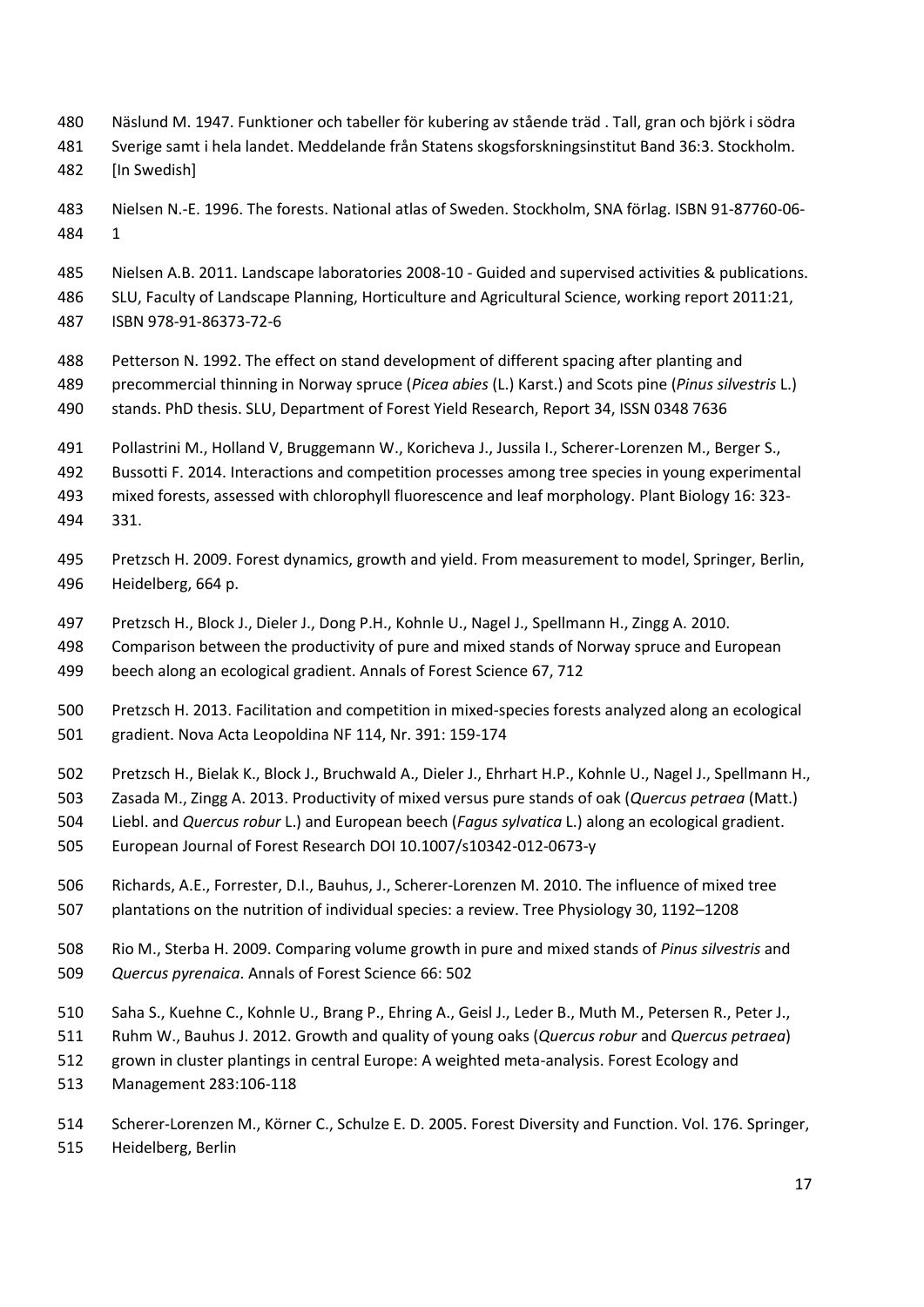- Scherer-Lorenzen M., Schulze E.-D., Don A., Schumacher J., Weller, E. 2007. Exploring the functional
- significance of forest diversity: A new long-term experiment with temperate tree species (BIOTREE).
- Perspectives in Plant Ecology, Evolution and Systematics 9:53-70
- SMHI 2009. Normal uppskattad årsnederbörd, medelvärde 1961-1990. SMHI, Norrköping.
- http://www.smhi.se/klimatdata/meteorologi/nederbord/1.6934 (accessed 20 June 2013). [In
- Swedish]
- Vandermeer J. 1989. The ecology of intercropping. Cambridge University press. Cambridge
- Vehviläinen H., Koricheva J., Ruohomäki K. 2007. Tree species diversity influences herbivore
- abundance and damage: meta-analysis of long-term forest experiments. Oecologia 152: 287-298
- Vilà M., Carrillo-Gavilán A., Vayreda J., Bugmann H., Fridman J., Grodzki W., Haase J., Kunstler G.,
- Schelhaas M., Trasobares A. 2013. Disentangling biodiversity and climatic determinants of wood
- production. PLoS ONE 8, e53530.
- Wagenführ R. 2007. Holzatlas. 6th edition. Fachbuchverlag, Leipzig. ISBN 978-3-446-40649-0. [In German.]
- Wiedemann E. 1943. Der Vergleich der Massenleistung des Mischbestandes mit dem Reinbestand. AFJZ 119: 123-132 [In German]
- Zingg A. 1994. Top heights in mixed stands: their definition and calculation. In: Pinto da Costa M.E.,
- Preuhsler T. (eds) Mixed stands. Research plots, measurements and results, models. Proceedings
- from the Symposium of the IUFRO working groups S4.01-03: Design, performance and evaluation of
- experiments, and S4.01-04: Growth models for tree and stand simulation. April 25-29, 1994 in
- Lousa/Coimbra, Portugal. Lisboa, Instituto Superior Agronomia, Universidade de Lisboa. 67-79.
- 
- 
- 
- 
- 
- 
- 
- 
- 
- 
- 
-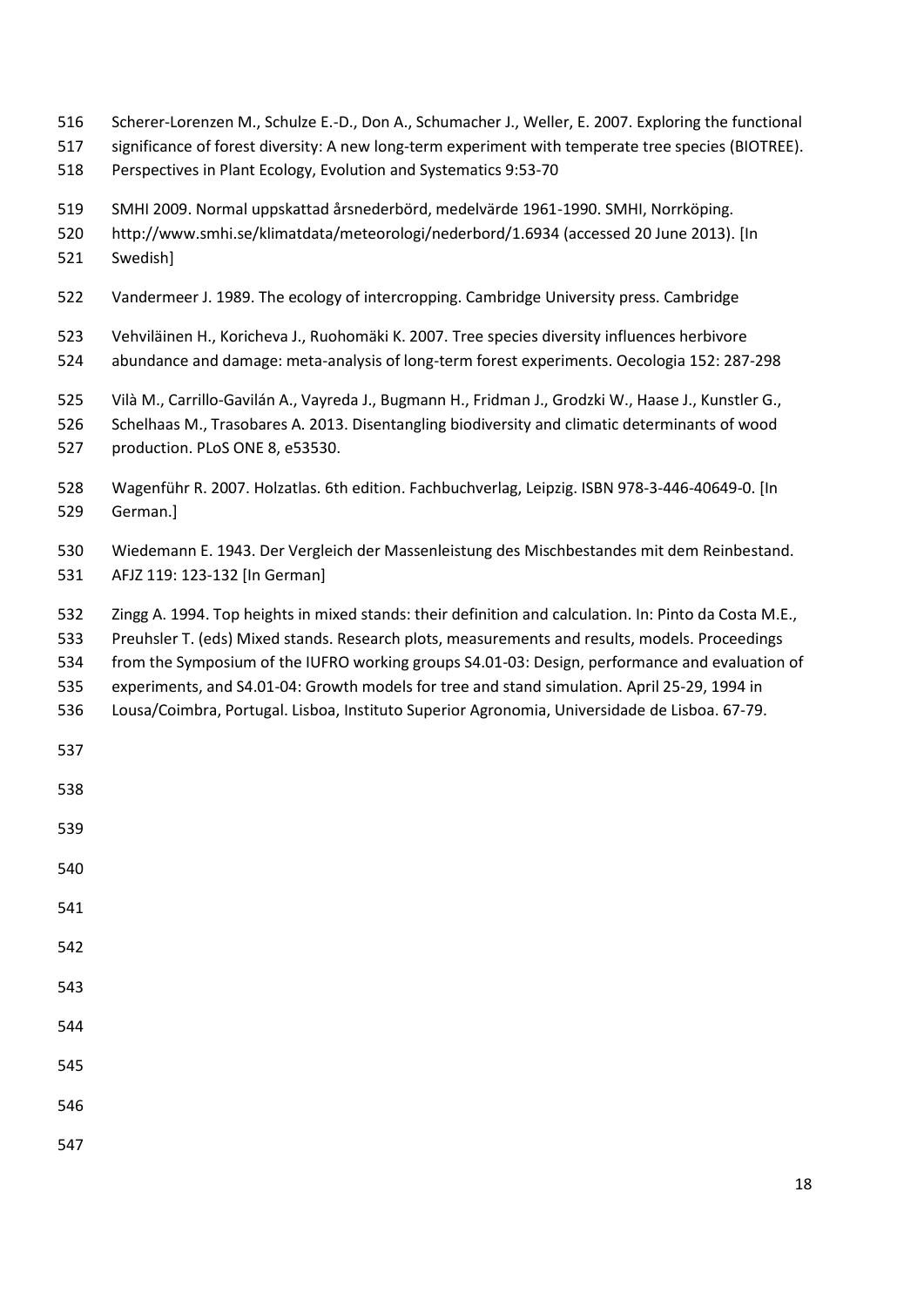# 548 Table 1. Tree species compositions in the study plots.

| 1 tree species<br>Quercus petraea<br>(1)<br>Carpinus betulus<br>(2)<br>Fagus sylvatica | 2 tree species                                      |                                                      | 3 tree and                               |                                              |                                        | 6 tree and                                    |
|----------------------------------------------------------------------------------------|-----------------------------------------------------|------------------------------------------------------|------------------------------------------|----------------------------------------------|----------------------------------------|-----------------------------------------------|
|                                                                                        |                                                     |                                                      | shrub species                            | 4 tree species                               | 5 tree species                         | shrub species                                 |
|                                                                                        | Picea abies 80%                                     | Tilia cordata 50%                                    | Picea abies 75%<br>(55)                  | Quercus robur 35%                            | Fagus sylvatica 87%                    | Picea abies 58%                               |
|                                                                                        | (20)<br>Quercus robur 20%                           | Acer platanoides 50% (38)                            | Fagus sylvatica 12.5%                    | Larix x eurolepis 35%                        | Sorbus aucuparia 6%                    | Betula pendula 13%                            |
|                                                                                        | Picea abies 75%                                     | Tilia cordata 75%                                    | Quercus robur 12.5%                      | Sorbus aucuparia 25%                         | Rhamnus frangula 3%                    | Quercus robur 11%                             |
|                                                                                        | Quercus robur 25%<br>(21)                           | Quercus robur 25%<br>(39)                            | Quercus robur 56%                        | Sorbus intermedia 5%                         | Prunus padus 2%                        | Carpinus betulus 7%                           |
|                                                                                        | Fraxinus excelsior 50%                              | Quercus robur 80%                                    | Larix x eurolepis 32%                    | (59)                                         | Taxus baccata 2% (61) Tilia cordata 7% | (62)                                          |
| (3)                                                                                    | Alnus glutinosa 50%<br>Fraxinus excelsior 50%       | (22) Tilia cordata 20%<br>(40)<br>Tilia cordata 50%  | Tilia cordata 12% (56)                   | Populus tremula 25%                          |                                        | Corylus avellana 4%<br>Alnus glutinosa 80%    |
| Alnus glutinosa<br>(4)                                                                 | Betula pubescens 50% (23) Carpinus betulus 50% (41) |                                                      | Fagus sylvatica 80%<br>Quercus robur 15% | Alnus glutinosa 25%<br>Salix caprea 25% (60) |                                        | Corylus avellana 4%                           |
| Fraxinus excelsior                                                                     | Fraxinus excelsior 62.5%                            | Picea abies 67%<br>(42)                              | Tilia cordata 5%<br>(57)                 | Betula pendula 25%                           |                                        | Prunus padus 4%                               |
| (5)                                                                                    | Prunus avium 37.5%                                  | (24) Populus x wettsteinii 33%                       | Pinus sylvestris 43%                     |                                              |                                        | Tilia cordata 4%                              |
| Sorbus aucuparia                                                                       | Populus tremula 80%                                 | Picea abies 67%                                      | Fagus sylvatica 43%                      |                                              |                                        | Sorbus aucuparia 4%                           |
| (6)                                                                                    | Quercus robur 20%                                   | (25) Betula pendula 33%<br>(43)                      | Corylus avellana 14% (58)                |                                              |                                        | Ribes nigrum 4% (63)                          |
| Quercus robur                                                                          | Fraxinus excelsior 62%                              | Alnus glutinosa 50%<br>(44)                          |                                          |                                              |                                        | Quercus robur 30%                             |
| (7)                                                                                    | Quercus robur 38%                                   | (26) Betula pubescens 50%                            |                                          |                                              |                                        | Carpinus betulus 20%                          |
| Quercus robur                                                                          | Fagus sylvatica 71%                                 | Tilia cordata 67%                                    |                                          |                                              |                                        | Alnus glutinosa 20%                           |
| (seeded)<br>(8)                                                                        | Carpinus betulus 29% (27)                           | Betula pendula 33%<br>(45)                           |                                          |                                              |                                        | Tilia cordata 20%                             |
| Acer platanoides<br>(9)                                                                | Carpinus betulus 50%                                | Prunus avium 50%                                     |                                          |                                              |                                        | Fraxinus excelsior 5%<br>Prunus padus 5% (64) |
| Sorbus intermedia                                                                      | Larix x eurolepis 50%<br>Fraxinus excelsior 50%     | (28) Alnus glutinosa 50%<br>(46)<br>Prunus avium 50% |                                          |                                              |                                        |                                               |
| (10)                                                                                   | Acer platanoides 50% (29)                           | Betula pendula 50%<br>(47)                           |                                          |                                              |                                        |                                               |
| Tilia cordata                                                                          | Fraxinus excelsior 50%                              | Prunus avium 67%                                     |                                          |                                              |                                        |                                               |
| (11)                                                                                   | Larix x eurolepis 50%                               | (30) Tilia cordata 33%<br>(48)                       |                                          |                                              | 10 tree and                            | 14 tree and                                   |
| Larix x eurolepis                                                                      | Larix x eurolepis 75%                               | Picea abies 50%                                      |                                          | 9 tree species                               | shrub species                          | shrub species                                 |
| (12)                                                                                   | Quercus robur 25%                                   | (31) Larix x eurolepis 50%<br>(49)                   |                                          | Picea abies 30%                              | Quercus robur 30%                      | Corylus acellana 15%                          |
| Betula pubescens                                                                       | Fagus sylvatica 80%                                 | Fagus sylvatica 80%                                  |                                          | Quercus robur 30%                            | Betula pendula 20%                     | Fraxinus excelsior 10%                        |
| (13)                                                                                   | Alnus glutinosa 20%                                 | $(32)$ Populus tremula 20% $(50)$                    |                                          | Betula pendula 20%                           | Corylus avellana 20%                   | Carpinus betulus 10%                          |
| Prunus avium                                                                           | Fagus sylvatica 67%                                 | Fagus sylvatica 80%<br>(51)                          |                                          | Fraxinus excelsior 10%                       | Fraxinus excelsior 5%                  | Quercus robur 10%                             |
| (14)<br>Picea abies                                                                    | Betula pendula 33%<br>Fagus sylvatica 71%           | (33) Populus x wettsteinii 20%<br>Prunus avium 67%   |                                          | Carpinus betulus 2%<br>Fagus sylvatica 2%    | Prunus avium 5%<br>Carpinus betulus 2% | Prunus avium 10%<br>Prunus padus 10%          |
| (15)                                                                                   | Larix x eurolepis 29% (34) Larix x eurolepis 33%    | (52)                                                 |                                          | Prunus avium 2%                              | Tilia cordata 2%<br>(66)               | Acer platanoides 10%                          |
| Pinus sylvestris                                                                       | Prunus avium 70%                                    | Fraxinus excelsior 67% (53)                          |                                          | Tilia cordata 2%<br>(65)                     | Viburnum opulus 2%                     | Betula pendula 10%                            |
| (16)                                                                                   | Carpinus betulus 30% (35) Populus x wettsteinii 33% |                                                      |                                          | Acer platanoides 2%                          | Sorbus intermedia 2%                   | Tilia cordata 5%<br>(67)                      |
| Populus x wettsteinii                                                                  | Acer platanoides 72%                                | Prunus avium 67%<br>(54)                             |                                          |                                              | Malus silvestris 2%                    | Ulmus glabra 2%                               |
| (17)                                                                                   | Quercus robur 28%                                   | (36) Populus x wettsteinii 33%                       |                                          |                                              |                                        | Crataegus sp. 2%                              |
| Populus tremula                                                                        | Fagus silvatica 50%                                 |                                                      |                                          |                                              |                                        | Ribes alpinum 2%                              |
| (18)                                                                                   | Picea abies 50%<br>(37)                             |                                                      |                                          |                                              |                                        | Viburnum opulus 2%                            |
|                                                                                        |                                                     |                                                      |                                          |                                              |                                        |                                               |
| Betula pendula<br>(19)                                                                 |                                                     |                                                      |                                          |                                              |                                        | Malus silvestris 2%                           |

560

549

550

551

552

553

554

555

556

557

558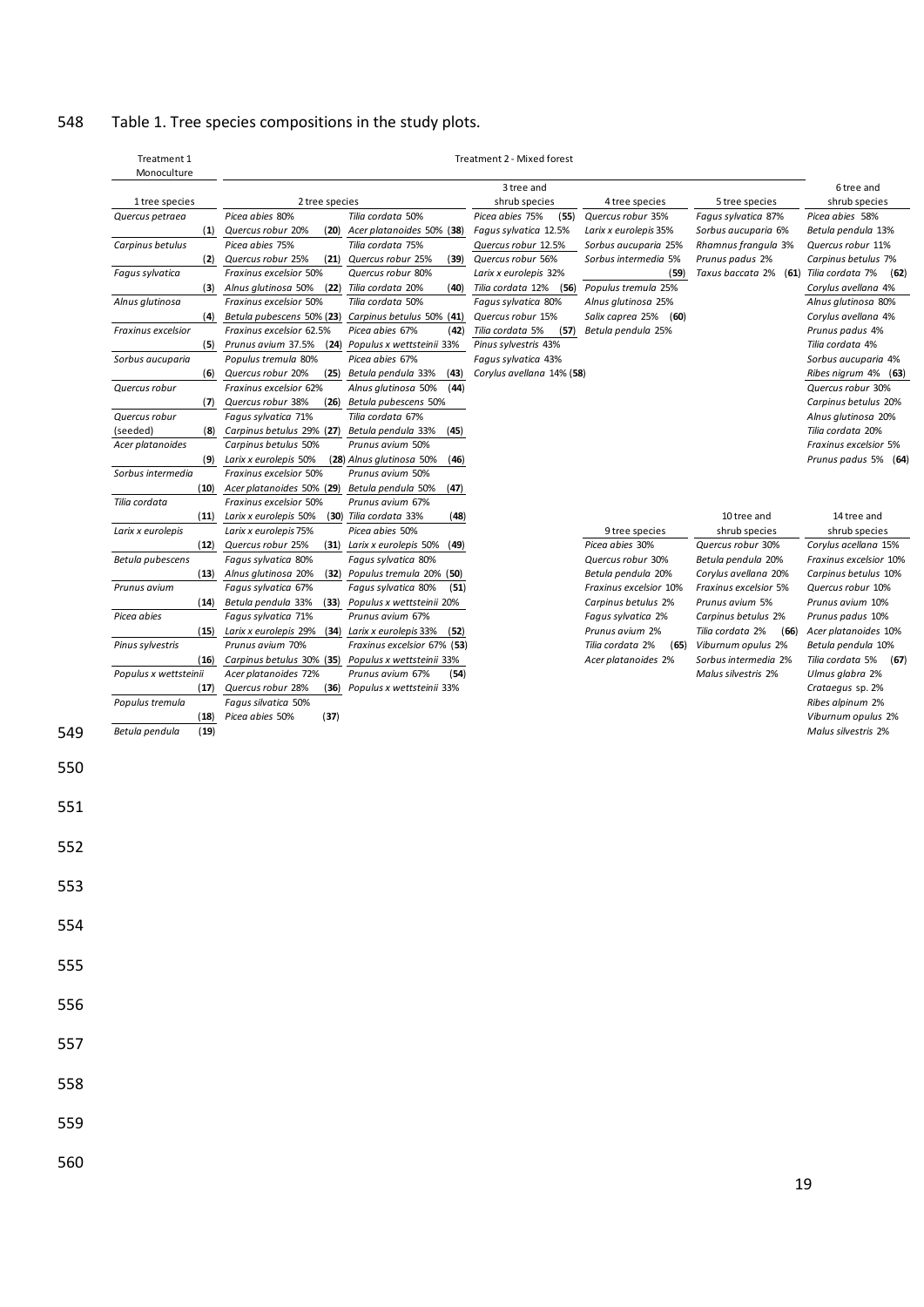# Table 2. Volume functions used in this study

|     | Species            | Reference               | Tree size       |
|-----|--------------------|-------------------------|-----------------|
|     | Pinus sylvestris   | Andersson 1954          | < 5 cm dbh      |
|     | Pinus sylvestris   | Näslund 1947            | $\geq$ 5 cm dbh |
|     | Picea abies        | Andersson 1954          | < 5 cm dbh      |
|     | Picea abies        | Näslund 1947            | $\geq$ 5 cm dbh |
|     | Betula sp.         | Andersson 1954          | < 5 cm dbh      |
|     | Betula sp.         | Näslund 1947            | $\geq$ 5 cm dbh |
|     | Fraxinus excelsior | Eriksson 1973           |                 |
|     | Populus sp.        | Eriksson 1973           |                 |
|     | Larix sp.          | Carbonnier 1954         |                 |
|     | Oak, beech, others | Hagberg and Matérn 1975 |                 |
| 562 |                    |                         |                 |
| 563 |                    |                         |                 |
| 564 |                    |                         |                 |
| 565 |                    |                         |                 |
| 566 |                    |                         |                 |
| 567 |                    |                         |                 |
| 568 |                    |                         |                 |
| 569 |                    |                         |                 |
| 570 |                    |                         |                 |
| 571 |                    |                         |                 |
| 572 |                    |                         |                 |
| 573 |                    |                         |                 |
| 574 |                    |                         |                 |
| 575 |                    |                         |                 |
| 576 |                    |                         |                 |
| 577 |                    |                         |                 |
| 578 |                    |                         |                 |
| 579 |                    |                         |                 |
| 580 |                    |                         |                 |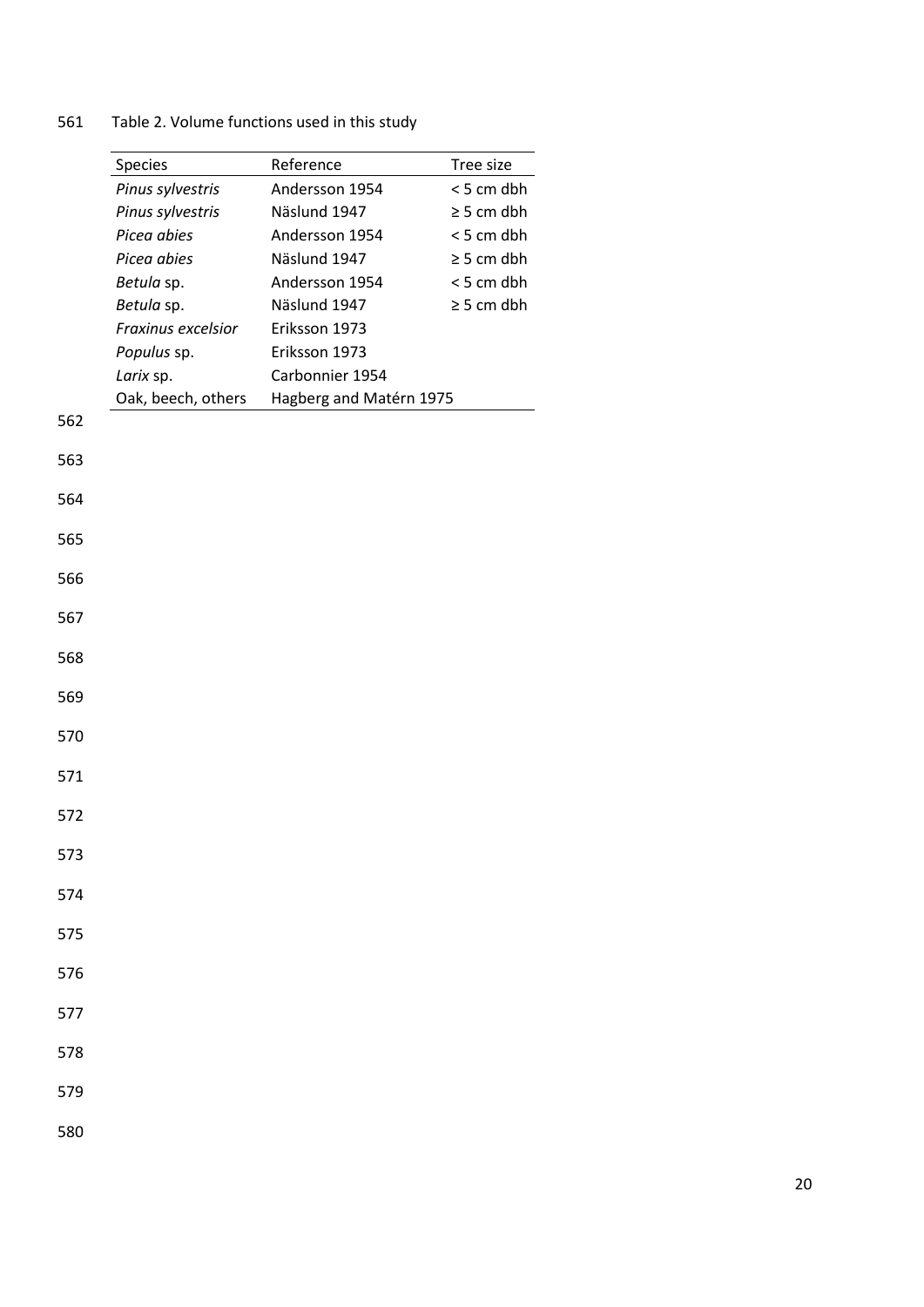- 581 Table 4. Specific wood densities of tree species (500 kg/m<sup>3</sup> was assumed for other tree and shrub
- 582 species accounting for less than 5% of a mixture)

|     |              | Wood density         |                         |
|-----|--------------|----------------------|-------------------------|
|     | Tree species | (kg/m <sup>3</sup> ) | Reference               |
|     | Oak          | 640                  | Knigge and Schulz, 1966 |
|     | Hornbeam     | 780                  | Wagenführ, 2007         |
|     | Beech        | 660                  | Knigge and Schulz, 1966 |
|     | Alder        | 510                  | Wagenführ, 2007         |
|     | Ash          | 650                  | Knigge and Schulz, 1966 |
|     | Maple        | 590                  | Knigge and Schulz, 1966 |
|     | Lime         | 490                  | Bosshard, 1984          |
|     | <b>Birch</b> | 610                  | Bosshard, 1984          |
|     | Cherry       | 550                  | Wagenführ, 2007         |
|     | Elm          | 640                  | Knigge and Schulz, 1966 |
|     | Larch        | 550                  | Knigge and Schulz, 1966 |
|     | Spruce       | 430                  | Knigge and Schulz, 1966 |
|     | Pine         | 490                  | Knigge and Schulz, 1966 |
|     | Poplar       | 370                  | Knigge and Schulz, 1966 |
|     | Sorbus spec. | 710                  | Wagenführ, 2007         |
|     | Hazel        | 550                  | Wagenführ, 2007         |
|     | Bird cherry  | 610                  | Wagenführ, 2007         |
| 583 | Willow       | 430                  | Bosshard, 1984          |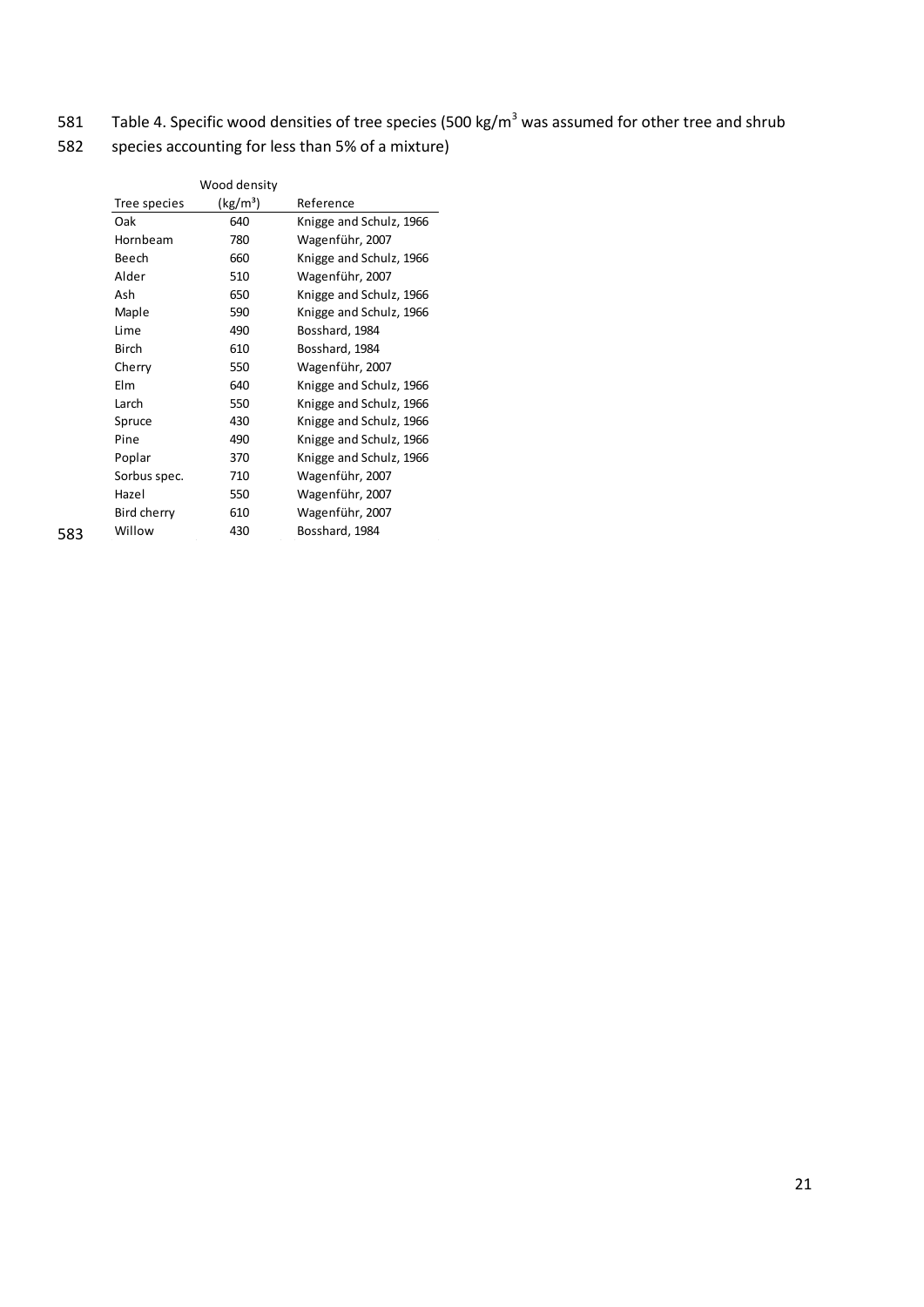| $1\,$          | <b>SUPPLEMENT</b>                                                                          |
|----------------|--------------------------------------------------------------------------------------------|
| $\overline{2}$ | to the manuscript                                                                          |
| 3              | Early development of pure and mixed tree species plantations in Snogeholm, southern Sweden |
| 4              | submitted to the Scandinavian Journal of Forest Research                                   |
| 5              |                                                                                            |
| 6              | Lars Drössler*, Rolf Övergaard, Per Magnus Ekö, Henrik Böhlenius, Pelle Gemmel             |
| $\overline{7}$ | Southern Swedish Forest Research Centre, SLU, Rörsjövägen 1, SE-23053 Alnarp, Sweden       |
| 8              | *Corresponding author: Lars.drossler@slu.se                                                |
| 9              |                                                                                            |
| 10             |                                                                                            |
| 11             |                                                                                            |
| 12             |                                                                                            |
| 13             |                                                                                            |
| 14             |                                                                                            |
| 15             |                                                                                            |
| 16             |                                                                                            |
| 17             |                                                                                            |
| 18             |                                                                                            |
| 19             |                                                                                            |
| 20             |                                                                                            |
| 21             |                                                                                            |
| 22             |                                                                                            |
| 23             |                                                                                            |
| 24             |                                                                                            |
| 25             |                                                                                            |
| 26             |                                                                                            |
| 27             |                                                                                            |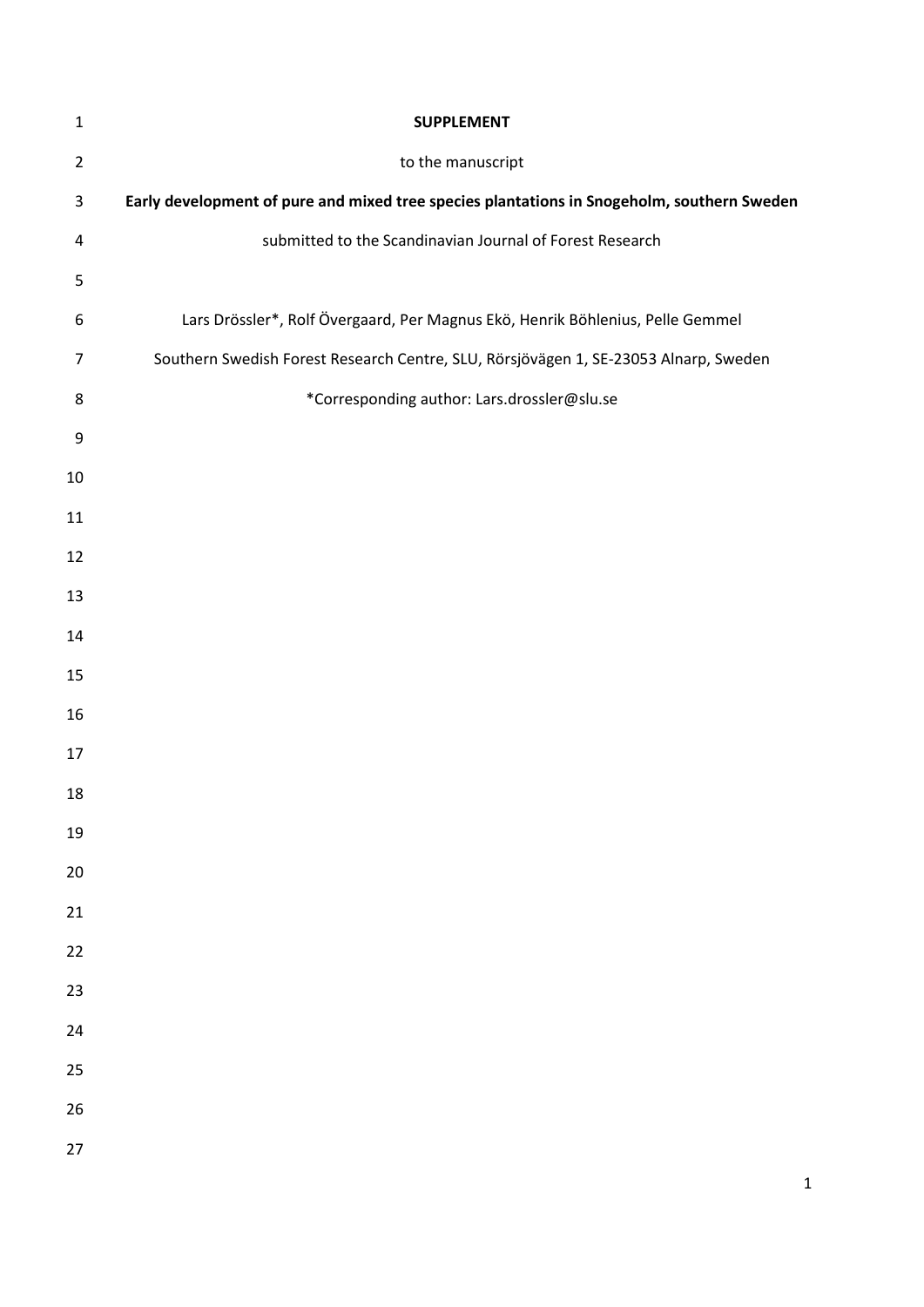- 28 Table S1. Total production of standing volume and dry wood biomass on each study plot at
- 29 Snogeholm during the first 15 years after establishment, with and without correction for variations
- 30 in the initial plant density and production, according to Petterson (1992).

|                          |                    |                                    | Density-corrected                             |                                  |                |               |
|--------------------------|--------------------|------------------------------------|-----------------------------------------------|----------------------------------|----------------|---------------|
|                          | Initial planting   | <b>Total volume</b>                | total volume                                  | <b>Total biomass</b>             | Mean           | Mean          |
| 1 tree species           | density (trees/ha) | production $(m^3 \text{ ha}^{-1})$ | production (m <sup>3</sup> ha <sup>-1</sup> ) | production (t ha <sup>-1</sup> ) | height (m)     | diameter (cm) |
| Quercus petraea          | 6000               | 85                                 | 73                                            | 54.4                             | 8.0            | 6.7           |
| Carpinus betulus         | 4000               | 59                                 | 57                                            | 46.0                             | 8.2            | 5.8           |
| Fagus sylvatica          | 6000               | 48                                 | 41                                            | 31.7                             | 7.1            | 5.7           |
| Alnus glutinosa          | 2600               | 129                                | 147                                           | 65.8                             | 11.6           | 12.3          |
| Fraxinus excelsior       | 2600               | 9                                  | 10                                            | 5.9                              | 3.9            | 5.5           |
| Sorbus aucuparia         | 3000               | 24                                 | 26                                            | 12.0                             | 5.7            | 5.2           |
| Quercus robur            | 6000               | 87                                 | 75                                            | 55.7                             | 8.7            | 7.1           |
| Quercus robur (seeded)   | 10000 seeds/ha     | $\leq 1$                           | $\leq 1$                                      | $\leq 1$                         | $\blacksquare$ | $\sim$        |
| Acer platanoides         | 2600               | 23                                 | 26                                            | 13.6                             | 6.2            | 5.3           |
| Sorbus intermedia        | 3000               | 39                                 | 42                                            | 27.7                             | 5.9            | 6.6           |
| Tilia cordata            | 3200               | 136                                | 142                                           | 66.6                             | 8.8            | 8.1           |
| Larix x eurolepis        | 2400               | 253                                | 298                                           | 139.2                            | 14.2           | 16.4          |
| Betula pubescens         | 2500               | 113                                | 131                                           | 68.9                             | 11.8           | 9.9           |
| Prunus avium             | 2800               | 32                                 | 35                                            | 17.6                             | 6.6            | 5.3           |
| Picea abies              | 3000               | 209                                | 224                                           | 89.9                             | 11.9           | 11.6          |
| Pinus sylvestris         | 6800               | 245                                | 204                                           | 107.8                            | 9.3            | 9.8           |
| Populus x wettsteinii    | 1600               | 279                                | 404                                           | 103.2                            | 19.9           | 18.4          |
| Populus tremula          | 2400               | 92                                 | 108                                           | 34.0                             | 11.2           | 10.2          |
| Betula pendula           | 2400               | 145                                | 171                                           | 88.5                             | 14.1           | 13.3          |
|                          |                    |                                    |                                               |                                  |                |               |
| 2 tree species           |                    |                                    |                                               |                                  |                |               |
| Picea abies 80%          | 4000               | 182                                | 175                                           | 79.9                             | 11.0           | 5.8           |
| Quercus robur 20%        |                    |                                    |                                               |                                  | 7.2            | 13.7          |
| Picea abies 75%          | 4000               | 118                                | 114                                           | 52.2                             | 9              | 5.4           |
| Quercus robur 25%        |                    |                                    |                                               |                                  | 6.6            | 10.3          |
| Fraxinus excelsior 50%   | 2520               | 70                                 | 81                                            | 37.4                             | 7.8            | 6.6           |
| Alnus glutinosa 50%      |                    |                                    |                                               |                                  | 9.1            | 11.3          |
| Fraxinus excelsior 50%   | 2520               | 49                                 | 57                                            | 30.4                             | 7.1            | 6.2           |
| Betula pubescens 50%     |                    |                                    |                                               |                                  | 9.7            | 9.3           |
| Fraxinus excelsior 62.5% | 3200               | 11                                 | 11                                            | 6.1                              | 4.7            | 3.4           |
| Prunus avium 37.5%       |                    |                                    |                                               |                                  | 6.1            | 6.1           |
| Populus tremula 80%      | 4000               | 85                                 | 82                                            | 38.5                             | 10.7           | 8.1           |
| Quercus robur 20%        |                    |                                    |                                               |                                  | 8.7            | 9.8           |
| Fraxinus excelsior 62%   | 3200               | 40                                 | 42                                            | 25.7                             | 4.7            | 4.4           |
| Quercus robur 38%        |                    |                                    |                                               |                                  | 7.9            | 9.4           |
| Fagus sylvatica 71%      | 5600               | 51                                 | 44                                            | 36.5                             | 6.6            | 5.2           |
| Carpinus betulus 29%     |                    |                                    |                                               |                                  | 7.0            | 5.3           |
| Carpinus betulus 50%     | 3175               | 166                                | 174                                           | 98.2                             | 8.4            | 7.0           |
| Larix x eurolepis 50%    |                    |                                    |                                               |                                  | 13.5           | 20.0          |

- 31 32
- 
- 33
- 34
- 35

37

38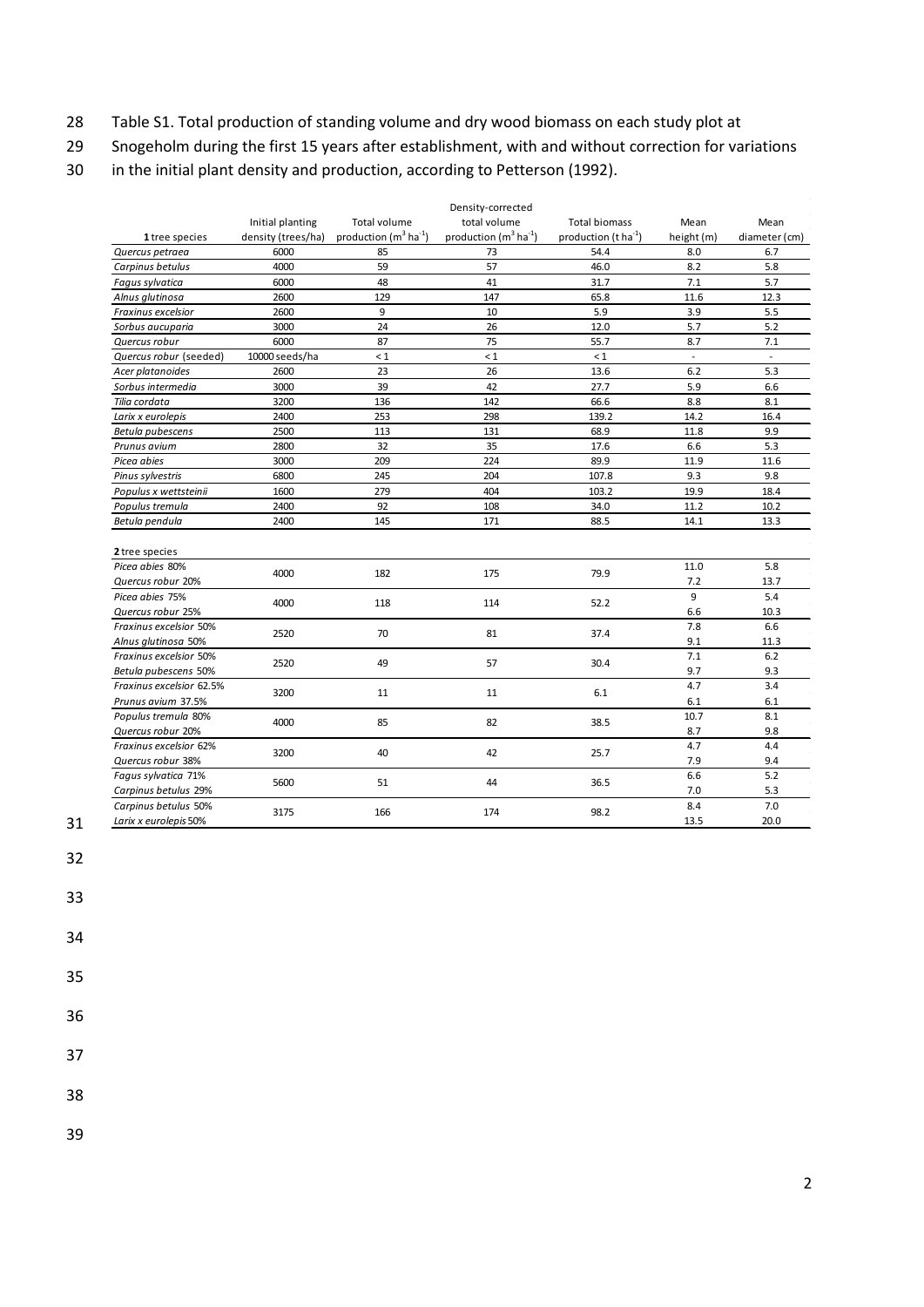## 40 Table S1 - continued.

|                           |                    |                                    | Density-corrected                             |                                  |            |               |
|---------------------------|--------------------|------------------------------------|-----------------------------------------------|----------------------------------|------------|---------------|
|                           | Initial planting   | Total volume                       | total volume                                  | <b>Total biomass</b>             | Mean       | Mean          |
| 2 tree species            | density (trees/ha) | production $(m^3 \text{ ha}^{-1})$ | production (m <sup>3</sup> ha <sup>-1</sup> ) | production (t ha <sup>-1</sup> ) | height (m) | diameter (cm) |
| Fraxinus excelsior 50%    |                    |                                    |                                               |                                  | 6.6        | 6.1           |
| Acer platanoides 50%      | 2520               | 18                                 | 21                                            | 10.9                             | 6.5        | 6.3           |
| Fraxinus excelsior 50%    |                    |                                    |                                               |                                  |            |               |
| Larix x eurolepis 50%     | 2520               | 165                                | 190                                           | 93.7                             | 13.3       | 17.7          |
| Larix x eurolepis 75%     |                    |                                    |                                               |                                  | 13.4       | 16.0          |
|                           | 3200               | 182                                | 190                                           | 101.2                            | 8.4        |               |
| Quercus robur 25%         |                    |                                    |                                               |                                  | 8.3        | 7.3<br>7.2    |
| Fagus sylvatica 80%       | 5000               | 126                                | 113                                           | 73.7                             |            |               |
| Alnus glutinosa 20%       |                    |                                    |                                               |                                  | 10.7       | 14.2          |
| Fagus sylvatica 67%       | 5000               | 96                                 | 86                                            | 59.6                             | 6.9        | 5.3           |
| Betula pendula 33%        |                    |                                    |                                               |                                  | 12.9       | 15.0          |
| Fagus sylvatica 71%       | 4667               | 122                                | 112                                           | 69.9                             | 6.5        | 5.7           |
| Larix x eurolepis 29%     |                    |                                    |                                               |                                  | 12.6       | 19.7          |
| Prunus avium 70%          | 2800               | 100                                | 110                                           | 58.2                             | 10.1       | 8.4           |
| Carpinus betulus 30%      |                    |                                    |                                               |                                  | 8.3        | 5.7           |
| Acer platanoides 72%      | 3600               | 68                                 | 68                                            | 40.9                             | 8.5        | 5.9           |
| Quercus robur 28%         |                    |                                    |                                               |                                  | 7.9        | 7.5           |
| Fagus silvatica 50%       | 4000               | 144                                | 139                                           | 66.3                             | 7.1        | 6.0           |
| Picea abies 50%           |                    |                                    |                                               |                                  | 10.4       | 13.6          |
| Tilia cordata 50%         | 2520               | 103                                | 119                                           | 56                               | 9.0        | 7.6           |
| Acer platanoides 50%      |                    |                                    |                                               |                                  | 10.2       | 8.1           |
| Tilia cordata 75%         | 3200               | 113                                | 118                                           | 57.9                             | 7.7        | 7.1           |
| Quercus robur 25%         |                    |                                    |                                               |                                  | 7.7        | 8.6           |
| Quercus robur 80%         | 5000               | 75                                 | 67                                            | 42.3                             | 7.5        | 5.9           |
| Tilia cordata 20%         |                    |                                    |                                               |                                  | 6.9        | 6.3           |
| Tilia cordata 50%         | 4000               | 120                                | 116                                           | 73.9                             | 8.3        | 7.3           |
| Carpinus betulus 50%      |                    |                                    |                                               |                                  | 8.8        | 8.6           |
| Picea abies 67%           | 2400               | 280                                | 330                                           | 109.1                            | 10.1       | 11.7          |
| Populus x wettsteinii 33% |                    |                                    |                                               |                                  | 20.4       | 22.5          |
| Picea abies 67%           | 3000               | 187                                | 200                                           | 99.0                             | 10.1       | 10.9          |
| Betula pendula 33%        |                    |                                    |                                               |                                  | 14.2       | 15.1          |
| Alnus glutinosa 50%       |                    |                                    |                                               |                                  | 12.4       | 13.7          |
| Betula pubescens 50%      | 2600               | 140                                | 159                                           | 77.0                             | 12.6       | 10.4          |
| Tilia cordata 67%         |                    |                                    |                                               |                                  | 8.6        | 6.7           |
| Betula pendula 33%        | 3000               | 133                                | 143                                           | 73.5                             | 14.4       | 15.8          |
| Prunus avium 50%          |                    |                                    |                                               |                                  | 9.6        | 11.5          |
| Alnus glutinosa 50%       | 2520               | 92                                 | 106                                           | 58.8                             | 9.4        | 10.1          |
| Prunus avium 50%          |                    |                                    |                                               |                                  | 12.8       | 15.0          |
| Betula pendula 50%        | 2520               | 146                                | 168                                           | 85.2                             | 16.3       | 15.1          |
| Prunus avium 67%          |                    |                                    |                                               |                                  | 8.4        | 6.9           |
| Tilia cordata 33%         | 3000               | 89                                 | 95                                            | 47.4                             | 7.2        | 6.7           |
| Picea abies 50%           |                    |                                    |                                               |                                  | 10.9       | 10.3          |
| Larix x eurolepis 50%     | 2800               | 256                                | 282                                           | 117.2                            | 14.6       | 21.0          |
| Fagus sylvatica 80%       |                    |                                    |                                               |                                  | 8.4        | 6.0           |
| Populus tremula 20%       | 4000               | 127                                | 122                                           | 59.2                             | 12.3       | 13.2          |
| Fagus sylvatica 80%       |                    |                                    |                                               |                                  | 7.1        | 5.6           |
| Populus x wettsteinii 20% | 4000               | 178                                | 172                                           | 72.5                             | 20.0       | 30.9          |
| Prunus avium 67%          |                    |                                    |                                               |                                  | 10.6       | 8.5           |
| Larix x eurolepis 33%     | 3000               | 151                                | 162                                           | 57.8                             | 14.5       | 15.4          |
| Fraxinus excelsior 67%    |                    |                                    |                                               |                                  | 8.0        | 5.2           |
| Populus x wettsteinii 33% | 2800               | 158                                | 174                                           | 61                               | 18.2       | 15.2          |
| Prunus avium 67%          |                    |                                    |                                               |                                  | 10.4       | 8.6           |
| Populus x wettsteinii 33% | 2800               | 146                                | 161                                           | 64.1                             | 19.0       | 31.0          |

41 42

43

44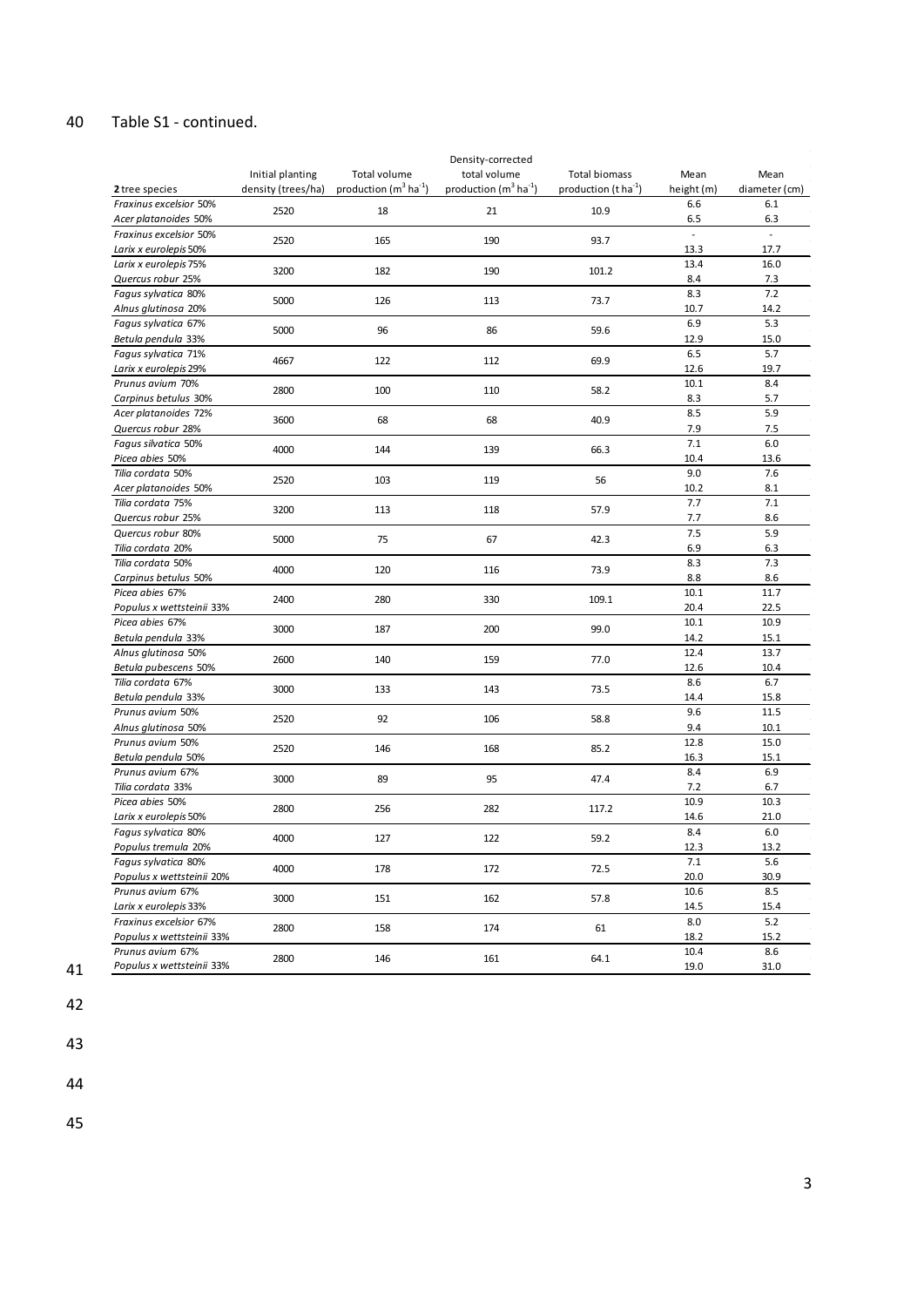#### 46 Table S1 - continued.

|                                     |                    |                                    | Density-corrected          |                                  |                          |                          |
|-------------------------------------|--------------------|------------------------------------|----------------------------|----------------------------------|--------------------------|--------------------------|
|                                     | Initial planting   | Total volume                       | total volume               | <b>Total biomass</b>             | Mean                     | Mean                     |
| 3 tree and shrub species            | density (trees/ha) | production $(m^3 \text{ ha}^{-1})$ | production $(m^3 ha^{-1})$ | production $(t \text{ ha}^{-1})$ | height (m)               | diameter (cm)            |
| Picea abies 75%                     |                    |                                    |                            |                                  | 9.9                      | 11.5                     |
| Fagus sylvatica 12.5%               | 4000               | 153                                | 148                        | 67.3                             | 5.1                      | 4.5                      |
| Quercus robur 12.5%                 |                    |                                    |                            |                                  | 6.8                      | 5.9                      |
| Quercus robur 56%                   |                    |                                    |                            |                                  | 8.1                      | 6.4                      |
| Larix x eurolepis 32%               | 3600               | 134                                | 134                        | 74.4                             | 11.6                     | 16.7                     |
| Tilia cordata 12%                   |                    |                                    |                            |                                  | 8.2                      | 9.2                      |
| Fagus sylvatica 80%                 |                    |                                    |                            |                                  | 7.3                      | 7.3                      |
| Quercus robur 15%                   | 5000               | 67                                 | 60                         | 43.6                             | 7.5                      | 8.1                      |
| Tilia cordata 5%                    |                    |                                    |                            |                                  | 7.1                      | 9.1                      |
| Pinus sylvestris 43%                |                    |                                    |                            |                                  | 8.8                      | 12.4                     |
| Fagus sylvatica 43%                 | 5600               | 95                                 | 83                         | 50.5                             | 8.0                      | 6.8                      |
| Corylus avellana 14%                |                    |                                    |                            |                                  | $\overline{\phantom{a}}$ | $\blacksquare$           |
|                                     |                    |                                    |                            |                                  |                          |                          |
|                                     |                    |                                    |                            |                                  |                          |                          |
| 4 tree species<br>Quercus robur 35% |                    |                                    |                            |                                  | 8.6                      | 7.9                      |
| Larix x eurolepis 35%               |                    |                                    |                            |                                  | 13.5                     | 19.2                     |
|                                     | 3200               | 145                                | 151                        | 80.9                             | 6.9                      | 5.0                      |
| Sorbus aucuparia 25%                |                    |                                    |                            |                                  |                          |                          |
| Sorbus intermedia 5%                |                    |                                    |                            |                                  | 6.6                      | 5.4                      |
| Populus tremula 25%                 |                    |                                    |                            |                                  | 12.6                     | 10.7                     |
| Alnus glutinosa 25%                 | 3000               | 150                                | 161                        | 50.7                             | 10.9                     | 8.1                      |
| Salix caprea 25%                    |                    |                                    |                            |                                  | 9.6                      | 7.2                      |
| Betula pendula 25%                  |                    |                                    |                            |                                  | 14.6                     | 15.1                     |
|                                     |                    |                                    |                            |                                  |                          |                          |
| 5 tree species                      |                    |                                    |                            |                                  |                          |                          |
| Fagus sylvatica 87%                 |                    |                                    |                            |                                  | 7.1                      | 5.6                      |
| Sorbus aucuparia 6%                 |                    |                                    |                            |                                  | 6.1                      | 3.9                      |
| Rhamnus frangula 3%                 | 6400               | 63                                 | 53                         | 41.1                             | 6.5                      | 5.0                      |
| Prunus padus 2%                     |                    |                                    |                            |                                  | $\overline{\phantom{a}}$ | $\overline{\phantom{a}}$ |
| Taxus baccata 2%                    |                    |                                    |                            |                                  | $\sim$                   | ÷.                       |
|                                     |                    |                                    |                            |                                  |                          |                          |
| 6 tree and shrub species            |                    |                                    |                            |                                  |                          |                          |
| Picea abies 58%                     |                    |                                    |                            |                                  | 9.6                      | 10.1                     |
| Betula pendula 13%                  |                    |                                    |                            |                                  | 11.5                     | 11.0                     |
| Quercus robur 11%                   | 4444               | 126                                | 117                        | 60.8                             | 7.0                      | 5.7                      |
| Carpinus betulus 7%                 |                    |                                    |                            |                                  | 6.8                      | 4.5                      |
| Tilia cordata 7%                    |                    |                                    |                            |                                  | 5.7                      | 4.5                      |
| Corylus avellana 4%                 |                    |                                    |                            |                                  |                          |                          |
| Alnus glutinosa 80%                 |                    |                                    |                            |                                  | 11.5                     | 12.2                     |
| Corylus avellana 4%                 |                    |                                    |                            |                                  | $\overline{a}$           |                          |
| Prunus padus 4%                     | 3100               | 136                                | 144                        | 69.2                             | 9.1                      | 8.1                      |
| Tilia cordata 4%                    |                    |                                    |                            |                                  | 8.4                      | 9.2                      |
| Sorbus aucuparia 4%                 |                    |                                    |                            |                                  | 5.7                      | 4.7                      |
| Ribes nigrum 4%                     |                    |                                    |                            |                                  | $\overline{\phantom{a}}$ | ÷.                       |
| Quercus robur 30%                   |                    |                                    |                            |                                  | 7.7                      | 7.4                      |
| Carpinus betulus 20%                |                    |                                    |                            |                                  | 7.0                      | 6.6                      |
| Alnus glutinosa 20%                 | 4444               | 104                                | 97                         | 59.1                             | 7.7                      | 9.4                      |
| Tilia cordata 20%                   |                    |                                    |                            |                                  | 7.6                      | 7.1                      |
| Fraxinus excelsior 5%               |                    |                                    |                            |                                  | 6.5                      | 6.0                      |
| Prunus padus 5%                     |                    |                                    |                            |                                  | 6.6                      | 6.2                      |
|                                     |                    |                                    |                            |                                  |                          |                          |

48

47

49

50

51

52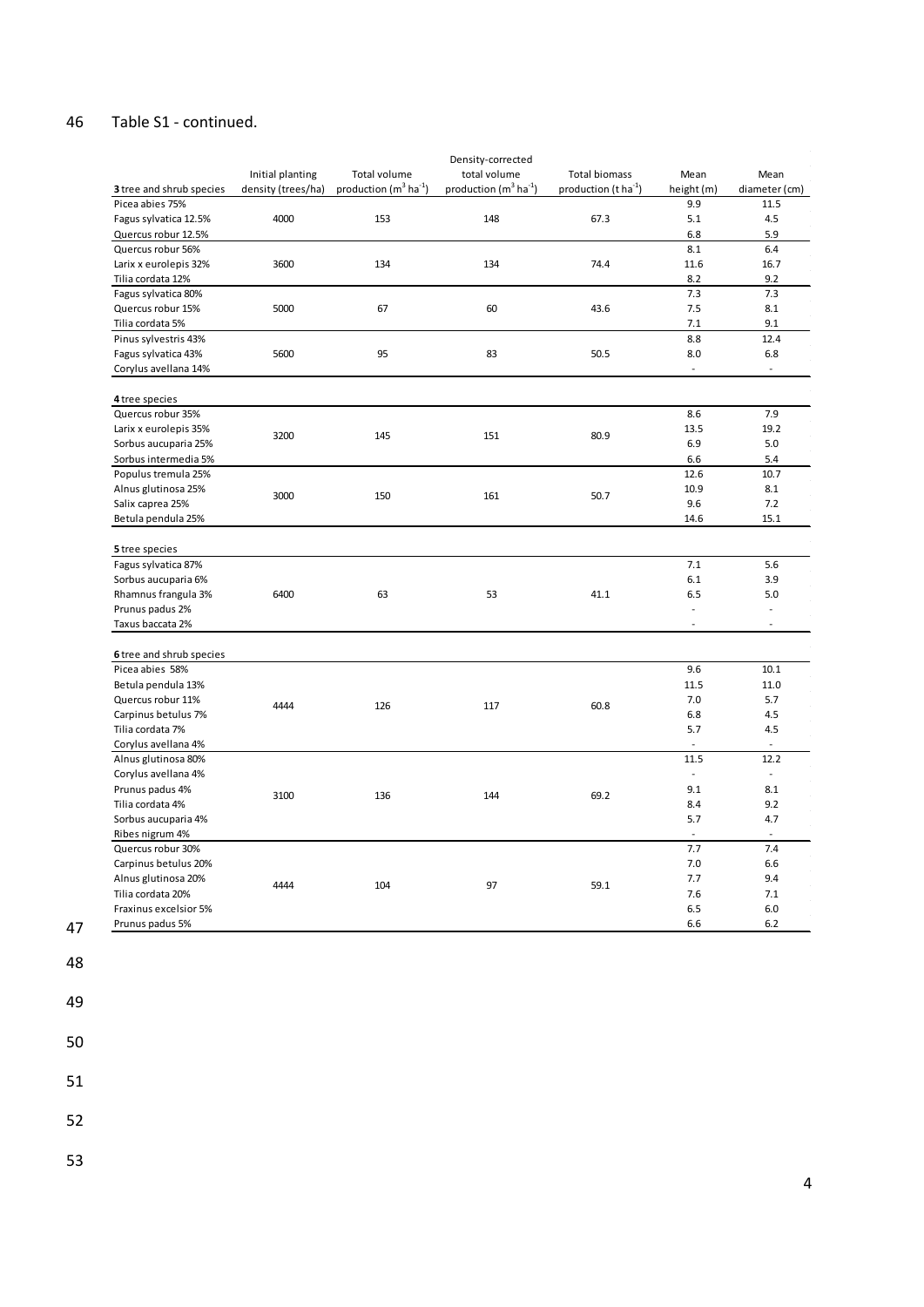## 54 Table S1 - continued.

|                                           |                    |                                    | Density-corrected          |                                  |                          |                          |
|-------------------------------------------|--------------------|------------------------------------|----------------------------|----------------------------------|--------------------------|--------------------------|
|                                           | Initial planting   | Total volume                       | total volume               | <b>Total biomass</b>             | Mean                     | Mean                     |
| 9 tree species                            | density (trees/ha) | production $(m^3 \text{ ha}^{-1})$ | production $(m^3 ha^{-1})$ | production (t ha <sup>-1</sup> ) | height (m)               | diameter (cm)            |
| Picea abies 30%                           |                    |                                    |                            |                                  | 10.5                     | 13.7                     |
| Quercus robur 30%                         |                    |                                    |                            |                                  | 7.2                      | 5.9                      |
| Betula pendula 20%                        |                    |                                    |                            |                                  | 12.2                     | 13.2                     |
| Fraxinus excelsior 10%                    |                    |                                    |                            |                                  | 6.6                      | 5.0                      |
| Carpinus betulus 2%                       | 4444               | 112                                | 104                        | 55.9                             | 8.4                      | 7.8                      |
| Fagus sylvatica 2%                        |                    |                                    |                            |                                  | 6.2                      | $6.2$                    |
| Prunus avium 2%                           |                    |                                    |                            |                                  | 6.4                      | 6.1                      |
| Tilia cordata 2%                          |                    |                                    |                            |                                  | 6.4                      | 6.5                      |
| Acer platanoides 2%                       |                    |                                    |                            |                                  | 6.5                      | 4.1                      |
|                                           |                    |                                    |                            |                                  |                          |                          |
| 10 tree and shrub species                 |                    |                                    |                            |                                  |                          |                          |
| Quercus robur 30%                         |                    |                                    |                            |                                  | 7.6                      | 6.9                      |
| Betula pendula 20%                        |                    |                                    |                            |                                  | 12.2                     | 12.2                     |
| Corylus avellana 20%                      |                    |                                    |                            |                                  | $\overline{\phantom{a}}$ | ÷,                       |
| Fraxinus excelsior 5%                     |                    |                                    |                            |                                  | 5.9                      | 4.6                      |
| Prunus avium 5%                           |                    |                                    |                            |                                  | 8.1                      | 8.9                      |
| Carpinus betulus 2%                       | 4440               | 79                                 | 74                         | 48.2                             | 7.4                      | 6.3                      |
| Tilia cordata 2%                          |                    |                                    |                            |                                  | 6.5                      | 8.6                      |
| Viburnum opulus 2%                        |                    |                                    |                            |                                  | $\overline{\phantom{a}}$ | $\Box$                   |
|                                           |                    |                                    |                            |                                  |                          | 5.5                      |
| Sorbus intermedia 2%                      |                    |                                    |                            |                                  | 6.2                      |                          |
| Malus silvestris 2%                       |                    |                                    |                            |                                  | 6.2                      | 4.5                      |
| 14 tree and shrub species                 |                    |                                    |                            |                                  |                          |                          |
| Corylus acellana 15%                      |                    |                                    |                            |                                  | $\overline{a}$           | ÷,                       |
| Fraxinus excelsior 10%                    |                    |                                    |                            |                                  | 8.2                      | 6.8                      |
| Carpinus betulus 10%                      |                    |                                    |                            |                                  | 7.7                      | 7.1                      |
| Quercus robur 10%                         |                    |                                    |                            |                                  | 7.9                      | 7.7                      |
| Prunus avium 10%                          |                    |                                    |                            |                                  | 8.1                      | 10.0                     |
|                                           |                    |                                    |                            |                                  |                          |                          |
| Prunus padus 10%                          |                    |                                    |                            |                                  | 7.5                      | 5.5                      |
| Acer platanoides 10%                      | 4444               | 97                                 | 90                         | 61.0                             | 7.5                      | 5.6                      |
| Betula pendula 10%                        |                    |                                    |                            |                                  | 12.6                     | 13.5                     |
| Tilia cordata 5%                          |                    |                                    |                            |                                  | 5.3                      | 7.1                      |
| Ulmus glabra 2%                           |                    |                                    |                            |                                  | 8.4                      | 7.5                      |
| Crataegus spec. 2%                        |                    |                                    |                            |                                  | $\overline{\phantom{a}}$ | $\overline{\phantom{a}}$ |
| Ribes alpinum 2%                          |                    |                                    |                            |                                  | $\overline{\phantom{a}}$ | ÷,                       |
| Viburnum opulus 2%<br>Malus silvestris 2% |                    |                                    |                            |                                  | $\overline{\phantom{a}}$ | $\overline{\phantom{a}}$ |
|                                           |                    |                                    |                            |                                  | 5.9                      | 4.9                      |

- 61 62
	- 63
	- 64

55

56

57

58

59

60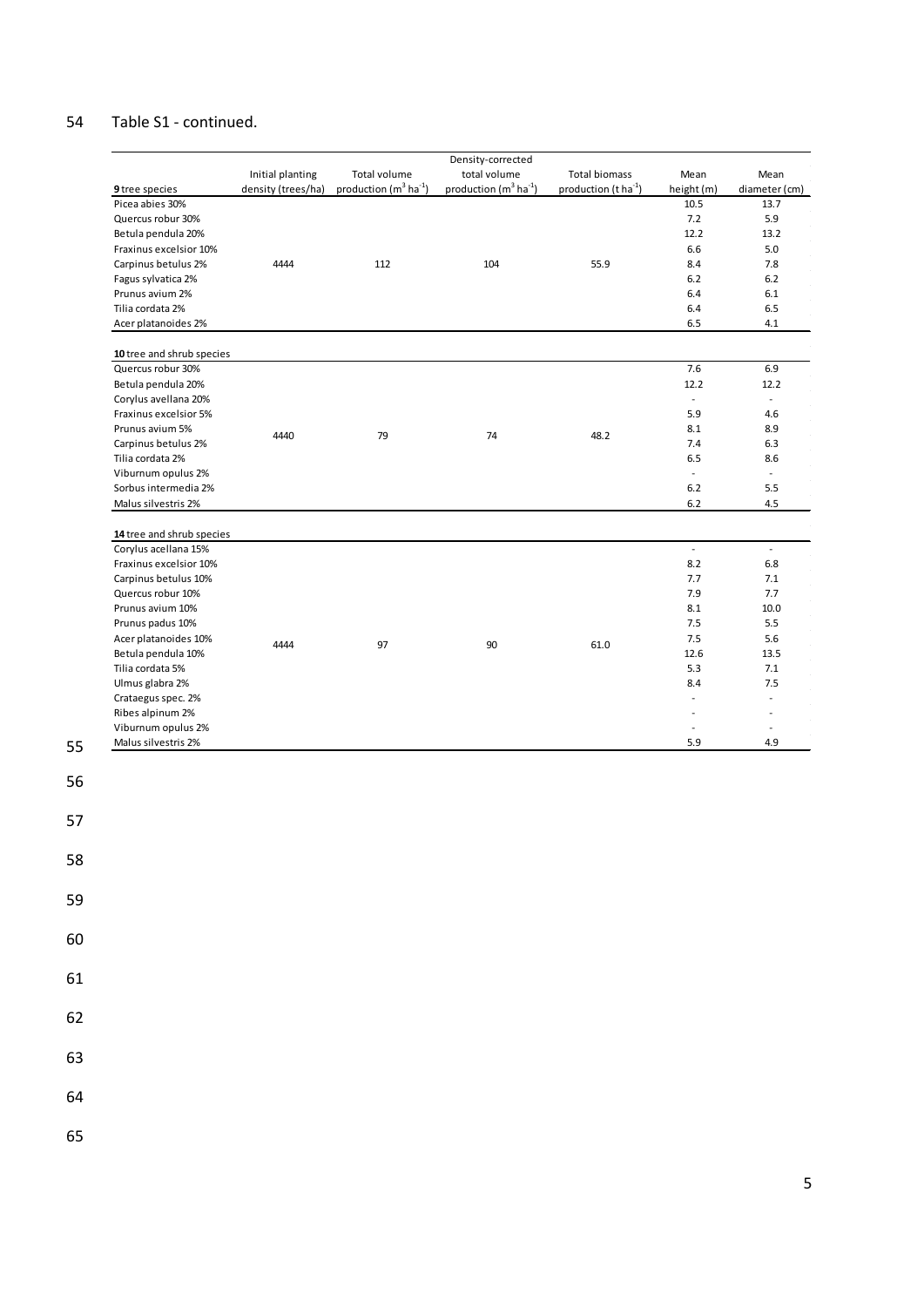- 66 Table S2. Types of planting stock and seed sources (age is distinguished in years before/after
- 67 transplantation in the nursery).

| Tree species          | Age (years) | Size (cm)  | Provenance (country) |
|-----------------------|-------------|------------|----------------------|
| Quercus robur         | 1/0         | 15-30      | <b>Blekinge (SE)</b> |
| Quercus petraea       | 2/0         | 30-50      | Agder (NOR)          |
| Betula pendula        | 1/0         | $50+$      | Asarum (SE)          |
| Betula pubescens      | 1/1         | 40-60      | Lassjön (SE)         |
| Picea abies           | 1.5/1.5     |            | Maglehem (SE)        |
| Alnus glutinosa       | 1/0, 1/1    | 20-40, 40+ | Ignaberga (SE)       |
| Larix x eurolepis     | 1/1         |            | Maglehem (SE)        |
| Acer platanoides      |             | 40-60      | North Germany        |
| Populus x wettsteinii | 0/1         |            | Götaland (SE)        |
| Fraxinus excelsior    | 2/0         | $25 - 30$  | Uppland (SE)         |
| Carpinus betulus      | 1/2         | 50-80      | Scania (SE)          |
| Prunus avium          | 1/0         | 50-80      | Skaraborg (SE)       |
| Sorbus intermedia     | 1/1         | 30-50      | Uppland (SE)         |
| Sorbus aucuparia      | 1/1         | 50-80      | Uppland (SE)         |
| Fagus sylvatica       | 1/2         |            | Ransåsa (SE)         |
|                       |             |            |                      |
|                       |             |            |                      |
|                       |             |            |                      |
|                       |             |            |                      |

70

- 72
- 73
- 74
- 75
- 76
- 77
- 78
- 
- 79 80
- 81
- 
- 82
- 83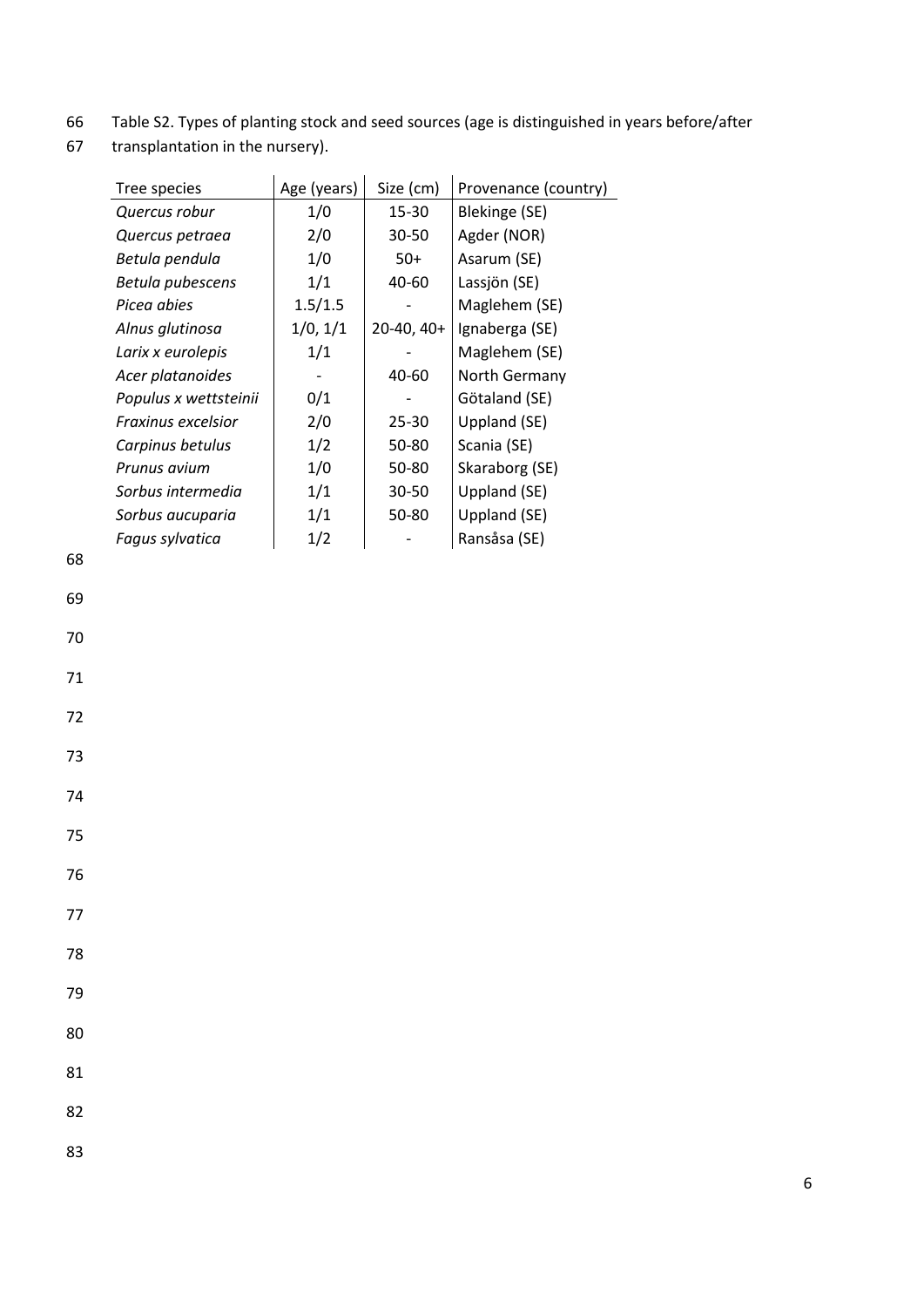- 84 Table S3. Major descriptive statistics, type of Student´s t-test, degrees of freedom and p-values
- 85 obtained using two approaches to calculate tree species' proportion and test differences in volume
- 86 growth and height growth of a given tree species in mixtures and monoculture.

| Calculation method and assumption while performing                                                       | Number of                   |              | Standard                 |                | Degrees of |        |
|----------------------------------------------------------------------------------------------------------|-----------------------------|--------------|--------------------------|----------------|------------|--------|
| statistical tests of significance                                                                        | observations                | Mean         | deviation                | Type of t-test | freedom    | р      |
| Volume production of spruce calculated based on                                                          | Mono: 1                     | 209.0        |                          |                |            |        |
| the initial number of planted trees, assuming the mean                                                   | Spruce in mix: 9            | 106.8        | 36.6                     | One-sample     | 8          | < 0.01 |
| of the spruce monoculture as the population mean                                                         |                             |              |                          |                |            |        |
|                                                                                                          |                             |              |                          |                |            |        |
| Volume production of spruce calculated based on                                                          | Mono: 1                     | 209.0        |                          | Two-sample     | 9          | 0.03   |
| the initial number of planted trees, assuming equal                                                      | Spruce in mix: 9            | 106.8        | 36.6                     |                |            |        |
| variance between the production of spruce in mixture                                                     |                             |              |                          |                |            |        |
| and monoculture                                                                                          |                             |              |                          |                |            |        |
| Volume production of spruce calculated based on                                                          | Mono: 1                     | 209          |                          |                |            |        |
| basal area at the age of 10 years, assuming the mean                                                     | Spruce in mix: 9            | 111.4        | 35.9                     | One-sample     | 8          | < 0.01 |
| of the spruce monoculture as the population mean                                                         |                             |              |                          |                |            |        |
|                                                                                                          |                             |              |                          |                |            |        |
| Volume production of spruce calculated based on                                                          | Mono: 1                     | 209          |                          | Two-sample     | 9          | 0.03   |
| the initial number of planted trees, assuming equal                                                      | Spruce in mix: 9            | 111.4        | 35.9                     |                |            |        |
| variance between the production of spruce in mixture<br>and monoculture                                  |                             |              |                          |                |            |        |
|                                                                                                          |                             |              |                          |                |            |        |
| Volume production of oak calculated based on                                                             | Mono: 1                     | 87.0         |                          |                |            | < 0.01 |
| the initial number of planted trees, assuming the mean                                                   | Oak in mix: 17              | 63.0         | 26.7                     | One-sample     | 16         |        |
| of the oak monoculture as the population mean                                                            |                             |              |                          |                |            |        |
|                                                                                                          |                             |              |                          |                |            |        |
| Volume production of oak calculated based on                                                             | Mono: 1                     | 87.0         |                          |                |            |        |
| the initial number of planted trees, assuming equal<br>variance between the production of oak in mixture | Oak in mix: 17              | 63.0         | 26.7                     | Two-sample     | 17         | 0.40   |
| and monoculture                                                                                          |                             |              |                          |                |            |        |
|                                                                                                          |                             |              |                          |                |            |        |
| Volume production of oak calculated based on                                                             |                             |              |                          |                |            |        |
| basal area at the age of 10 years, assuming the mean                                                     | Mono: 1                     | 87.0         |                          | One-sample     | 16         | < 0.01 |
| of the oak monoculture as the population mean                                                            | Oak in mix: 17              | 23.6         | 17.1                     |                |            |        |
| Volume production of oak calculated based on                                                             |                             |              |                          |                |            |        |
| the initial number of planted trees, assuming equal                                                      | Mono: 1                     | 87.0         |                          |                |            |        |
| variance between the production of oak in mixture                                                        | Oak in mix: 17              | 23.6         | 17.1                     | Two-sample     | 17         | < 0.01 |
| and monoculture                                                                                          |                             |              |                          |                |            |        |
|                                                                                                          |                             |              |                          |                |            |        |
|                                                                                                          |                             |              |                          |                |            |        |
| Spruce mean height, assuming the mean of the spruce                                                      | Mono: 1                     | 11.9<br>10.2 | 0.6                      | One-sample     | 8          | < 0.01 |
| monoculture as the population mean<br>Spruce mean height, assuming equal variance between                | Spruce in mix: 9<br>Mono: 1 | 11.9         |                          |                |            |        |
| spruce mean heights in mixture and monoculture                                                           | Spruce in mix: 9            | 10.2         | 0.6                      | Two-sample     | 8          | 0.03   |
|                                                                                                          |                             |              |                          |                |            |        |
| Spruce top height, assuming the mean of the spruce                                                       | Mono: 1                     | 12.9         | $\overline{\phantom{a}}$ | One-sample     | 8          | < 0.01 |
| monoculture as the population mean                                                                       | Spruce in mix: 9            | 11.1         | 0.6                      |                |            |        |
| Spruce top height, assuming equal variance between                                                       | Mono: 1                     | 12.9         | $\overline{\phantom{a}}$ | Two-sample     | 8          | 0.03   |
| spruce top heights in mixture and monoculture                                                            | Spruce in mix: 9            | 11.1         | 0.6                      |                |            |        |
| Oak mean height, assuming the mean of the oak                                                            | Mono: 1                     | 8.7          | $\sim$                   |                |            |        |
| monoculture as the population mean                                                                       | Oak in mix: 17              | 7.7          | 0.6                      | One-sample     | 16         | < 0.01 |
| Oak mean height, assuming equal variance between                                                         | Mono: 1                     | 8.7          |                          | Two-sample     |            | 0.11   |
| oak mean heights in mixture and monoculture                                                              | Oak in mix: 17              | 7.7          | 0.6                      |                | 16         |        |
|                                                                                                          |                             |              |                          |                |            |        |
| Oak top height, assuming the mean of the oak                                                             | Mono: 1                     | 8.9          |                          | One-sample     | 16         | < 0.01 |
| monoculture as the population mean<br>Oak top height, assuming equal variance between oak                | Oak in mix: 17<br>Mono: 1   | 8.4<br>8.9   | 0.6                      |                |            |        |
| top heights in mixture and monoculture                                                                   | Oak in mix: 17              | 8.4          | 0.6                      | Two-sample     | 16         | 0.38   |
|                                                                                                          |                             |              |                          |                |            |        |